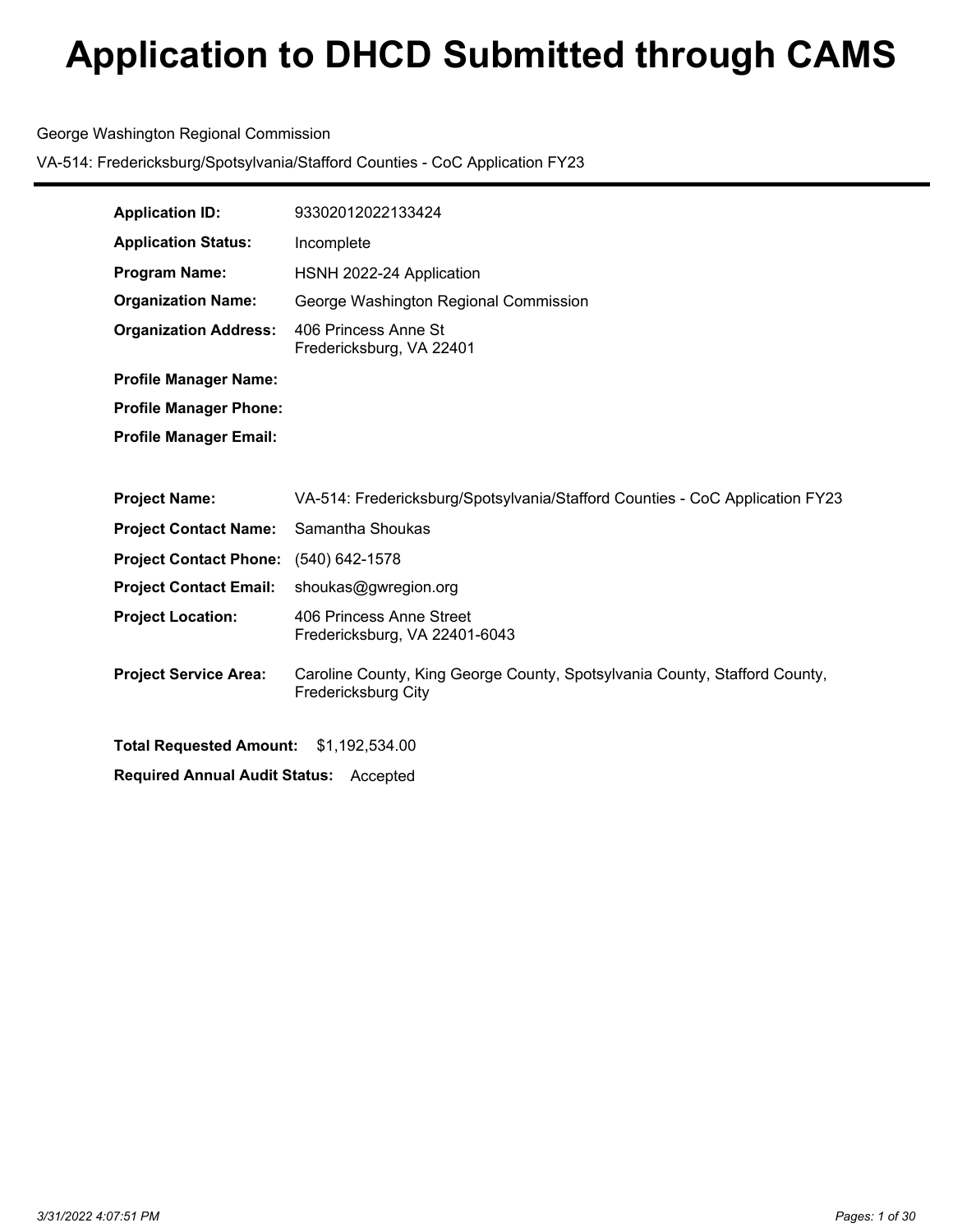George Washington Regional Commission

VA-514: Fredericksburg/Spotsylvania/Stafford Counties - CoC Application FY23

| <b>Budget Information:</b>                         |                     |                      |                |
|----------------------------------------------------|---------------------|----------------------|----------------|
| <b>Cost/Activity Category</b>                      | <b>DHCD Request</b> | <b>Other Funding</b> | Total          |
| <b>Outreach</b>                                    | \$26,224.00         | \$0.00               | \$26,224.00    |
| Outreach                                           | \$26,224.00         | \$0.00               | \$26,224.00    |
| <b>Centralized or Coordinated Assessment/Entry</b> | \$72,788.00         | \$0.00               | \$72,788.00    |
| Centralized or Coordinated Assessment/Entry        | \$72,788.00         | \$0.00               | \$72,788.00    |
| <b>Targeted Prevention</b>                         | \$180,040.00        | \$0.00               | \$180,040.00   |
| <b>Targeted Prevention</b>                         | \$180,040.00        | \$0.00               | \$180,040.00   |
| <b>Emergency Shelter Operations</b>                | \$134,989.00        | \$0.00               | \$134,989.00   |
| <b>Emergency Shelter Operations</b>                | \$134,989.00        | \$0.00               | \$134,989.00   |
| <b>Rapid Re-housing</b>                            | \$493,094.00        | \$0.00               | \$493,094.00   |
| Rapid Re-housing                                   | \$493,094.00        | \$0.00               | \$493,094.00   |
| <b>CoC Planning</b>                                | \$73,328.00         | \$0.00               | \$73,328.00    |
| CoC Planning                                       | \$73,328.00         | \$0.00               | \$73,328.00    |
| <b>HMIS</b>                                        | \$38,833.00         | \$0.00               | \$38,833.00    |
| <b>HMIS</b>                                        | \$38,833.00         | \$0.00               | \$38,833.00    |
| <b>Administration</b>                              | \$33,238.00         | \$0.00               | \$33,238.00    |
| Administration                                     | \$33,238.00         | \$0.00               | \$33,238.00    |
| <b>Total VHSP Funding Request</b>                  | \$1,052,534.00      | \$0.00               | \$1,052,534.00 |
| <b>HOPWA</b>                                       | \$140,000.00        | \$0.00               | \$140,000.00   |
| <b>HOPWA</b>                                       | \$140,000.00        | \$0.00               | \$140,000.00   |
| Total:                                             | \$1,192,534.00      | \$0.00               | \$1,192,534.00 |

Budget Narrative:

## **Questions and Responses:**

1. Part I Community Analysis and Processes

1. Using PIT and other homeless data, detail who is experiencing or at risk of experiencing homelessness in your CoC/LPG.

### **Answer:**

The Fredericksburg Regional CoC services the 1,387 square miles of Virginia Planning District 16, covering the Counties of Caroline, King George, Spotsylvania, and Stafford as well as the City of Fredericksburg. The district continues to be the fastest growing planning district in the Commonwealth (Weldon Cooper). Local poverty rates range from 4.4% in Stafford to 15.5% in Fredericksburg (Census Bureau). The Fredericksburg region is considered a part of the Washington DC Metropolitan area, bringing with it many of the housing challenges that are seen in the north. With fair market rent starting at \$1,380 for an efficiency for a majority of the region, many low-income households lack the resources to afford available housing (HUD). The percent of rent-burdened residents, those paying more than 30% of their income toward housing costs, ranges from 22.6% in Stafford to 36% in Fredericksburg (Housing Forward).

The Fredericksburg region has always been challenged by our geographical proximity to DC. This has been even more true as the community waded through the economic hardship of the pandemic. In FY21, the CoC received 7,045 calls to the community Homelessness Helpline. Of these calls, about 35% reporting experiencing homelessness, 37% were at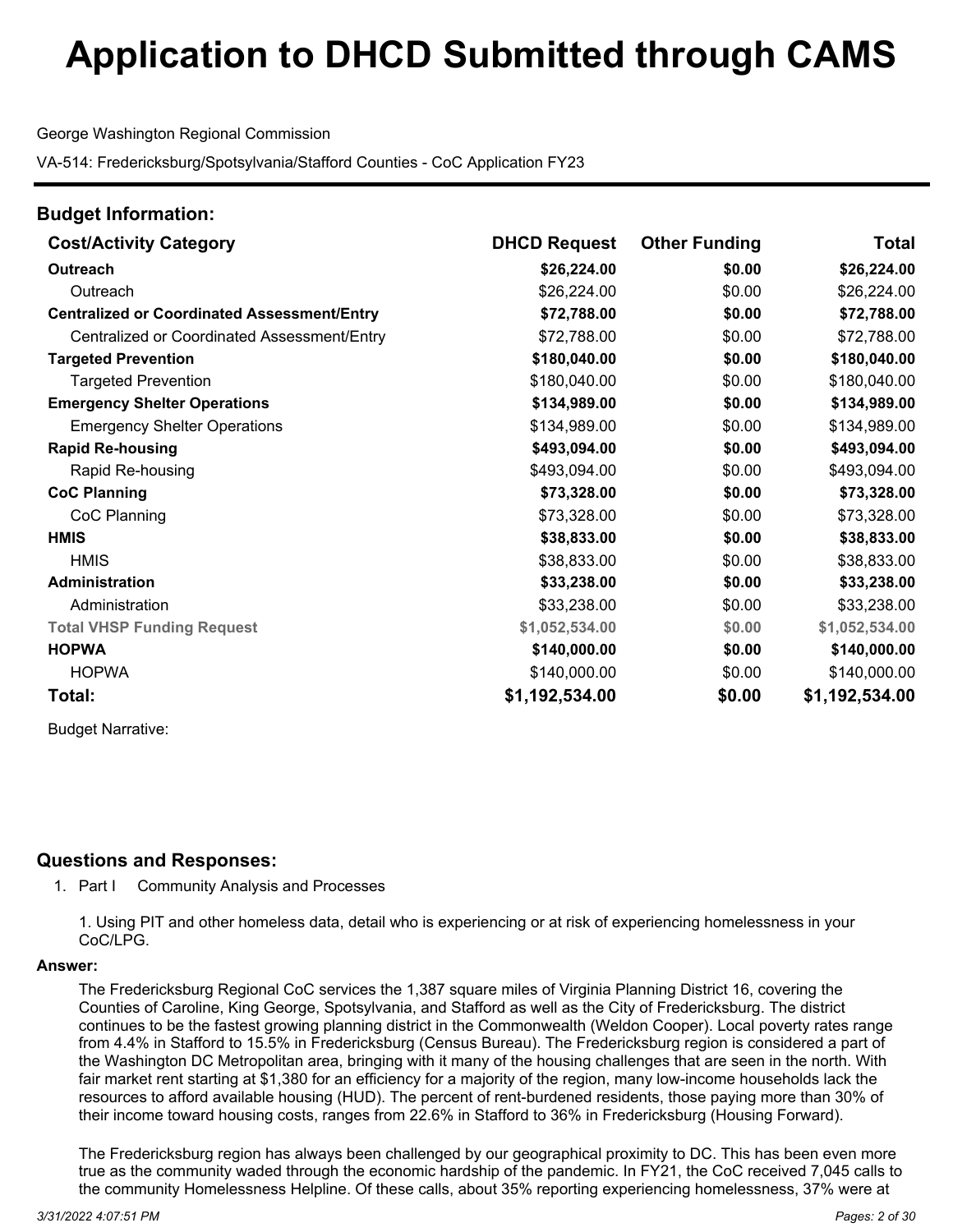George Washington Regional Commission

## VA-514: Fredericksburg/Spotsylvania/Stafford Counties - CoC Application FY23

risk of homelessness, and 28% did not fall into one of these populations but were looking for connections to other appropriate mainstream resources to help with an acute housing crisis. In addition, the community received another 2,051 calls to our Victim services hotline for those looking for assistance with relationship violence.

### **Experiencing Homelessness**

The CoC continues to see households from all localities of the region experiencing homelessness. Based on the zip code of last permanent address collected at intake, those from PD-16 who utilized services in FY21 were from the following areas: Caroline County 5.3%, City of Fredericksburg 39%, King George County 5.1%, Spotsylvania County 27.5%, Stafford County 23.1%.

The annual Point in Time (PIT) Count reveals what these demographics mean for local homelessness. On January 27, 2021, the CoC identified 180 HUD-defined homeless persons, an 13% decrease over the 207 persons identified in the 2020 PIT Count. From the 2020 to the 2021 PIT count, the number of unsheltered persons decrease by 25%. However, the number of chronically homeless persons increased by 57% from 2020 to 2021, as the length of time in emergency shelter increased for many during the pandemic.

However, the PIT data only provides a snapshot in time and HMIS data collected over the course of each year provides a more accurate picture of what the homeless population in the CoC looks like. Over the course of fiscal year 2021, the CoC served 632 literally homeless persons:

- Persons between the ages of 25 and 62 made up the largest portion (66%) of the homeless population served. Children under the age of 18 accounted for 18% of the homeless population served; 36% of these children were under the age of five. 7% of those served were young adults (ages 18-24) and 8% were elderly (62+).
- The homeless population was predominately male, consisting of 61% of the population. Less than 1% identified •as trans or gender non-conforming.
- Households without children make up most of the homeless population served at 85%.
- The homeless population was 53% white, 36% black, 9% multiple races and less than 1% of Asian, American •Indian, and Native Hawaiian each. This is a disproportionate number of persons of color compared to the region's population and the region's population living in poverty; persons of color are twice as likely to become homeless than their white counterparts.
- The homeless population suffers from disabling conditions: 43% of adults reported suffering from a mental •illness, 21% a chronic health condition, 21% a physical disability, and 18% a substance abuse disorder.
- 50% of the homeless population served did not have any income at the start of their services, which often can •make obtaining and maintaining housing difficult.
- 58% of people entered the homeless system from a literally homeless situation. However, there continues to be a •portion of the population that enters from hotels (10%), doubled up situations (14%), institutions (8%) and evictions (5%). Because of this, the CoC continues to target these groups who are at imminent risk of homelessness for prevention services, in turn working to increase the proportion of entries from literal homelessness into shelter.

## **At Risk of Homelessness**

In FY21, FredPrevent, the community's targeted homelessness prevention program, served 157 people (91 adults and 66 children). Those served were 51% Black, 40% White, 7% Multiracial, and 2% Asian. The region continues to see a large increase in the number of households residing in motels temporarily due to limited affordable housing inventory and unstable employment. In particular, the CoC is seeing an increase in the number of families with children in at-risk situations. The CoC partners closely with the area McKinney Vento Liaisons and, in 2021, 654 students were found to be McKinney Vento eligible throughout the region. Of those 52% were doubled up with friends and family, 35% were in local area hotels, 6% were in one of the community's emergency shelters, and 1% were unsheltered. Although several rental assistance programs were developed for COVID, there is a large population that needs ongoing case management and support to fully stabilize. Prevention households typically have a difficult time obtaining permanent housing independent of homeless services intervention due to limited housing inventory and barriers in the rental process: criminal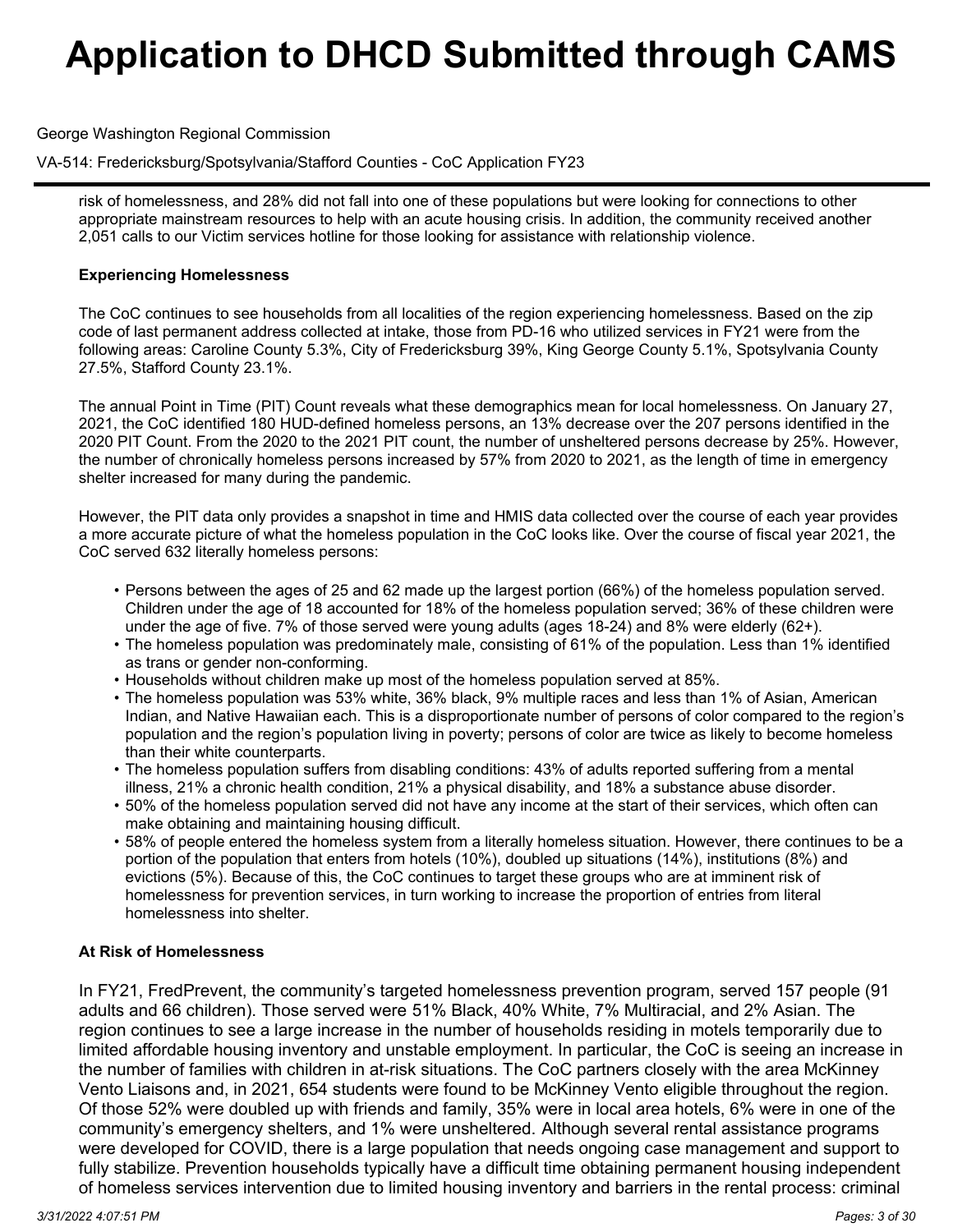George Washington Regional Commission

VA-514: Fredericksburg/Spotsylvania/Stafford Counties - CoC Application FY23

history, low credit score, prior evictions, insufficient funds. This means that staying in area motels will require most of the household's funds to remain in temporary housing and the household is unable to save towards entering into permanent placement.

2. Detail the CoC/LPG's Crisis Response System from outreach to permanent housing placement including the service 2. providers for each activity.

### **Answer:**

### **Outreach**

Outreach projects connect unsheltered persons to temporary and permanent housing. Persons experiencing unsheltered homelessness are typically identified when seeking basic services at the community's drop-in center, administered by Micah Ministries. However, those not utilizing the drop-in center or those not seeking services on their own are targeted by community outreach staff. The CoC's outreach team is comprised of street outreach staff at Micah Ecumenical Ministries as well as a PATH outreach worker with the Community Services Board. Outreach staff work to engage those known to be unsheltered to build rapport and provide needed services once services are accepted. The PATH outreach worker engages those with serious mental illness who are sleeping outside and works to connect them to mental health and housing services. The outreach team members visit service locations, such as hospitals and jails, and work from community referrals to identify potential target locations in addition to those that are visibly living on the street. Empowerhouse also has protocol in place with the local emergency department for screening and identification of victims of violence and warm referrals for services.

## **Coordinated Entry**

The CoC's coordinated entry system is designed to quickly identify, assess, and connect people to the services needed to end their housing crisis. The coordinated entry system uses a standardized screening process for assistance and ensures limited resources are targeted to the community's most vulnerable. Using a centralized access model and phased assessment approach, those experiencing or at risk of experiencing homelessness are connected to needed services. Loisann's Hope House administers the Homelessness Helpline, the community's one door to assistance and services. Helpline assessors complete an initial assessment and make referrals to needed emergency services based on the household's current situation. Referrals include targeted prevention, emergency shelter, street outreach, United Way ALICE programming, and community mainstream resources. Case managers attempt to assist households enrolled in emergency shelter or street outreach in self-resolving. When self-resolution is not possible quickly (within 14 days), clients are prioritized for housing resources through the community by-name list of all persons currently experiencing homelessness.

## **Diversion and Targeted Prevention**

Diversion and prevention are critical components of the community's crisis response, as strategies to reduce the size of the homeless population.

Diversion happens at every door and attempts to identify alternative housing options to eliminate the need to use system services altogether. Diversion is not a community program, but a strategy used by providers at each step in the response system. At initial assessment, staff assist persons seeking services through diversion conversations to try to divert them from the system through safe, appropriate housing alternatives. For those who cannot be diverted and are referred onto services, staff continue to have diversion conversations at every point possible. Loisann's Hope House administers a Diversion program using private sources.

Targeted prevention is used to assist those that are imminently at risk of homelessness (within 14 days) to stabilize their housing crisis and avoid ever experiencing an episode of homelessness. This strategy is used to assist individuals with finding alternative, permanent housing arrangements or to stabilize their current permanent housing arrangements, depending on the situation. Loisann's Hope House administers the VHSP targeted prevention program on behalf of the community; Fredericksburg Area HIV/AIDS Support Services (FAHASS) and Volunteers of America Chesapeake provide prevention assistance through HOPWA and SSVF, respectively.

### **Emergency Shelter**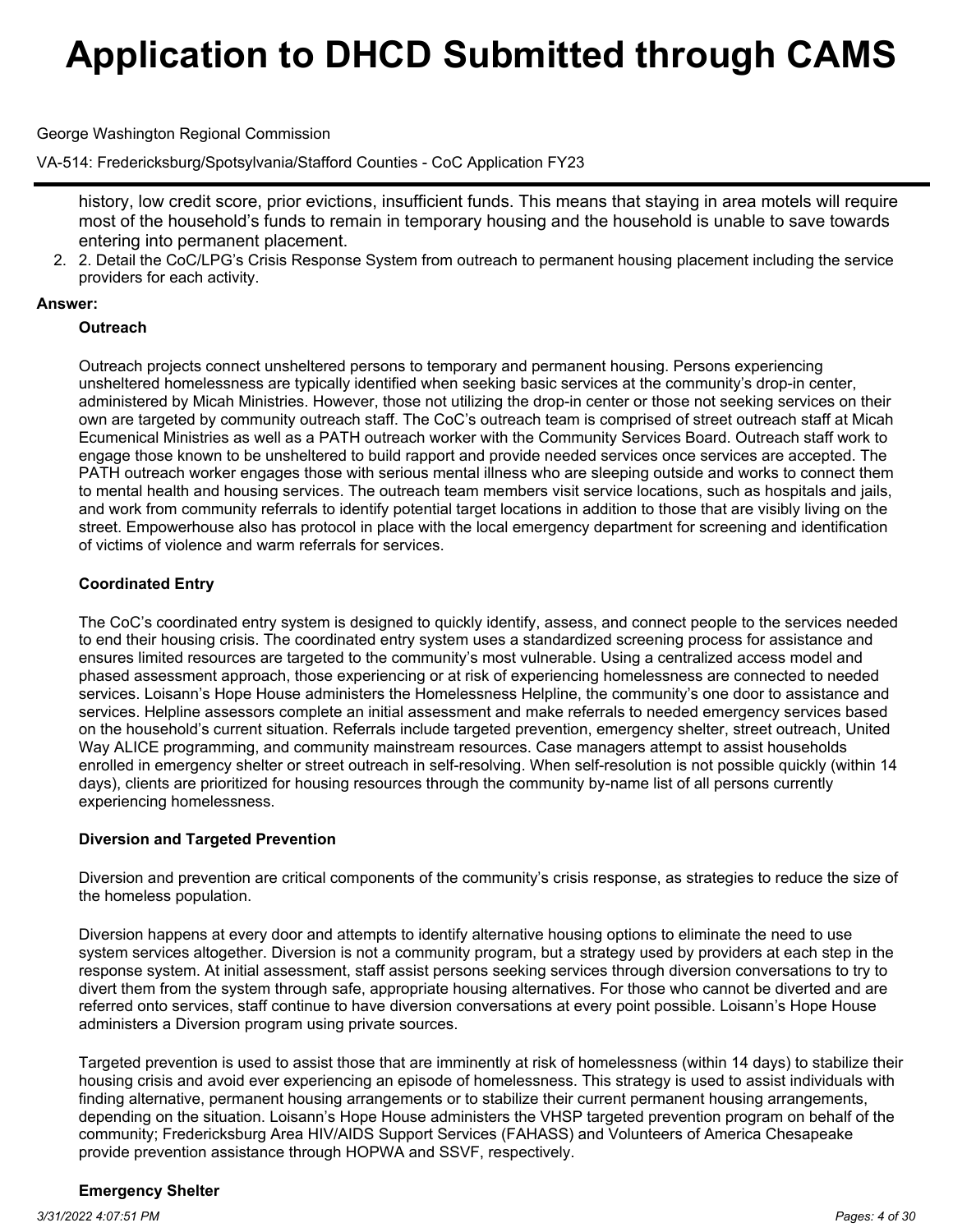George Washington Regional Commission

VA-514: Fredericksburg/Spotsylvania/Stafford Counties - CoC Application FY23

Emergency shelter is used to provide temporary shelter to those experiencing a housing crisis or fleeing an unsafe environment while individuals locate permanent housing arrangements. The CoC funded emergency shelters are low barrier and housing focused, ensuring that those in need of shelter can access it as quickly as possible. Empowerhouse provides emergency shelter for individuals and families with children who are fleeing domestic violence. Loisann's Hope House provides emergency shelter for families with children. Micah Ecumenical Ministries provides an 8-bed medical respite shelter for individuals returning to homelessness from hospitals and has provided non-congregate shelter in the community throughout the pandemic. Micah also provides a seasonal Cold Weather Shelter for up to 35 individuals who would otherwise be on the street in below freezing temperatures (Nov-Mar). The Brisben Center, a non-CoC funded shelter, offers a high barrier emergency shelter for both singles and families with children.

## **Permanent Housing**

The CoC has two main permanent housing programs to assist households with returning to permanent housing: rapid re-housing and permanent supportive housing. Both permanent housing strategies use the community's by-name prioritization list as their only source of participant referrals. CoC permanent housing resources are targeted to the most vulnerable and least likely to succeed in the community. Households that are not prioritized for these housing resources are assisted with identifying self-resolution options to return to permanent housing without community assistance. Empowerhouse, Loisann's Hope House, Micah Ecumenical Ministries, and Volunteers of America Chesapeake administer the community's rapid re-housing program using numerous federal, state, local, and private funding sources. Micah administers the community's 57-bed, scattered-site, permanent supportive housing program using HUD CoC program, Housing Trust Fund, and private donations. Additionally, the community partners with the VA and FAHASS to connect qualifying persons with HUD-VASH and HOPWA.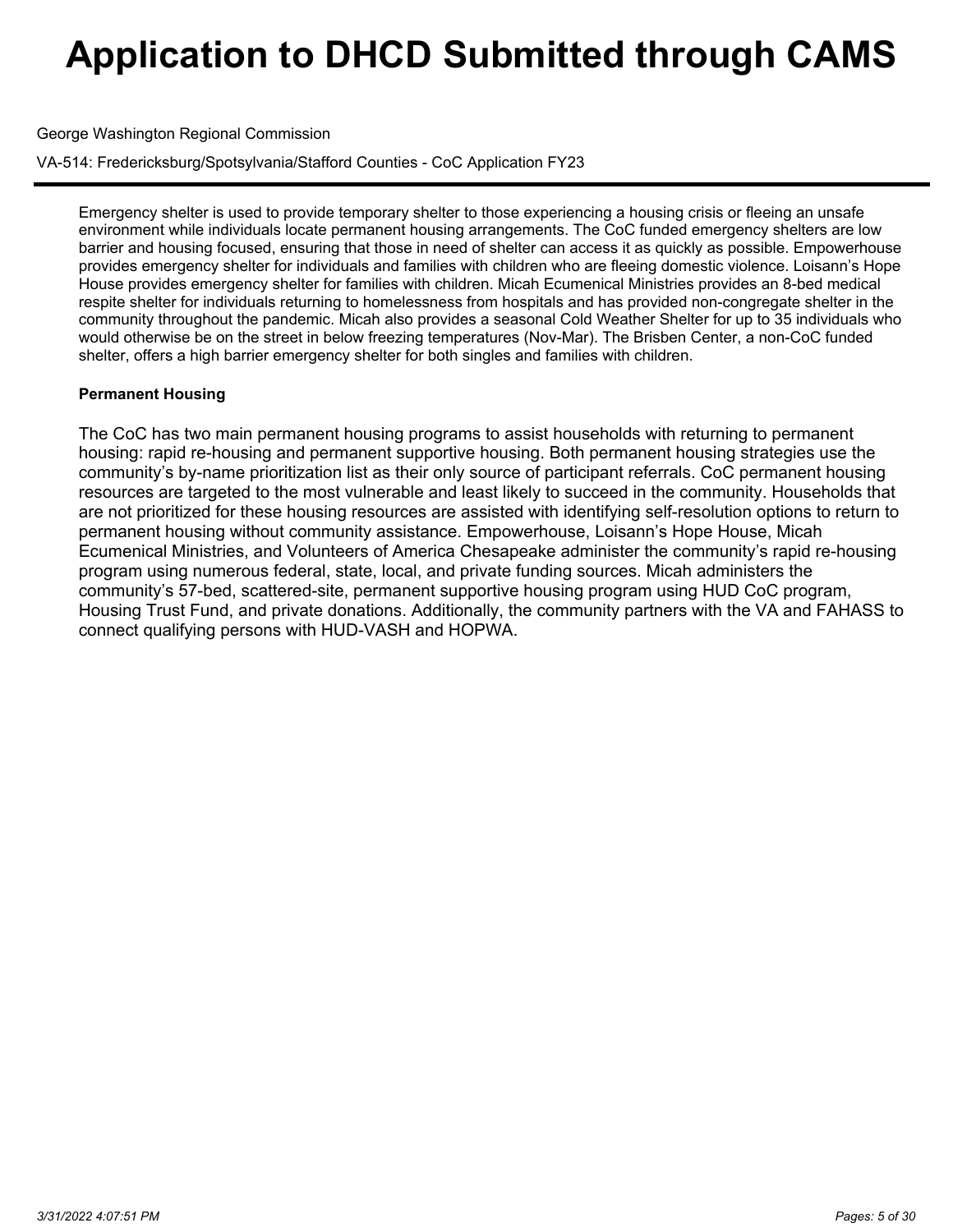### George Washington Regional Commission

VA-514: Fredericksburg/Spotsylvania/Stafford Counties - CoC Application FY23

3. Identify where gaps exist within the CoC/LPG Crisis Response System to include access to services via coordinated 3. entry and capacity of necessary service interventions such as shelter, prevention, and rapid rehousing. Detail the methodology for determining gaps within the system.

#### **Answer:**

The following gaps analysis was developed using PIT, HIC, and HMIS data to compare need with service inventory to identify gaps in the response system. CoC also surveyed providers and people with lived experience to consider the needs of the system. However, the CoC, as a component of its newly adopted Monitoring and Evaluation Plan, is developing an annual gap analysis survey and protocol following an Importance Performance Analysis (IPA) format. IPA will enable the CoC to not only identify gaps in service coverage and quality, but also identify priority areas of need for planning and remediation. The survey instrument (currently in draft stage) consists of approximately 60 items related to service quality, capacity, and equity. Respondents will be requested to rate each item on two scales: (1) its importance to the CoC in meeting local needs, and (2) how well the CoC is meeting this need. This survey will be made available to all stakeholders, including CoC staff and Board, program staff, current and former service recipients, and the public. Analysis of the survey data will identify, by consensus, aspects of service delivery that are of high importance, but low performance.

In the 2021 PIT Count, the CoC identified 18 unsheltered persons. This is lower than what is usually expected in the community as the street outreach provider has offered hotel vouchers to those usually unsheltered for past 2 years, which lead to a functional end to unsheltered homelessness throughout the region for most of the pandemic. In FY21, 135 people utilized the ongoing COVID funded hotel vouchers. These were mostly utilized by those that would have otherwise been unsheltered. During the 2021-2022 winter season, another 309 persons utilized the Cold Weather Shelter (CWS), representing a 114% increase over the previous season. The unsheltered population is mostly made up of households without children. The only year-round shelter option for this population in our community is the Brisben Center, which has been at half capacity and is high barrier, making it difficult for many of the unsheltered population to be eligible to occupy a bed. Therefore, hotel vouchers have been the only option for the unsheltered population and the street outreach provider has worked tirelessly to house this population directly from the hotels and the street without another temporary option.

However, the demand for emergency services has continued to grow. Last year, the Homelessness Helpline received 7,045 calls for emergency services, 35% of which are asking for emergency shelter and reporting to be outside. However, without the ability to confirm this over the phone, Street Outreach is constantly tasked with trying to identify those living unsheltered vs those living unstably housed, an effort that has been increasingly more difficult in the economic fallout of the pandemic. With only 1.5 case managers to support the community's outreach response and no alternative temporary placement in the community for this population, street outreach has been stretched thin. This paired with the inability to have viable temporary shelter options for many experiencing unsheltered homelessness outside of the COVID hotel vouchers, and the lack of affordable housing within the region, means that the system has been slow to move the most vulnerable on to permanent housing as quickly as anticipated. In addition, the increasing acuity of the unsheltered has made case management support more and more tiring. In the past year, the CoC has seen double (31) the number of individuals connected to services who have died leading to large rates of turnover and burnout in staffing. In addition, waiting lists for emergency shelter are high, though the numbers of those currently sleeping outside remain low.

Current housing resources fall short of need. Currently there are 46 individuals and 12 families on the prioritization list waiting for housing assistance. Due to the limited capacity of case management and housing stock, only 33% of individuals and 25% of families are assigned to a housing option. Households not assigned are assisted to identify opportunities for self-resolution, but with high housing costs, self-resolution without any financial assistance is difficult, often resulting in longer shelter stays.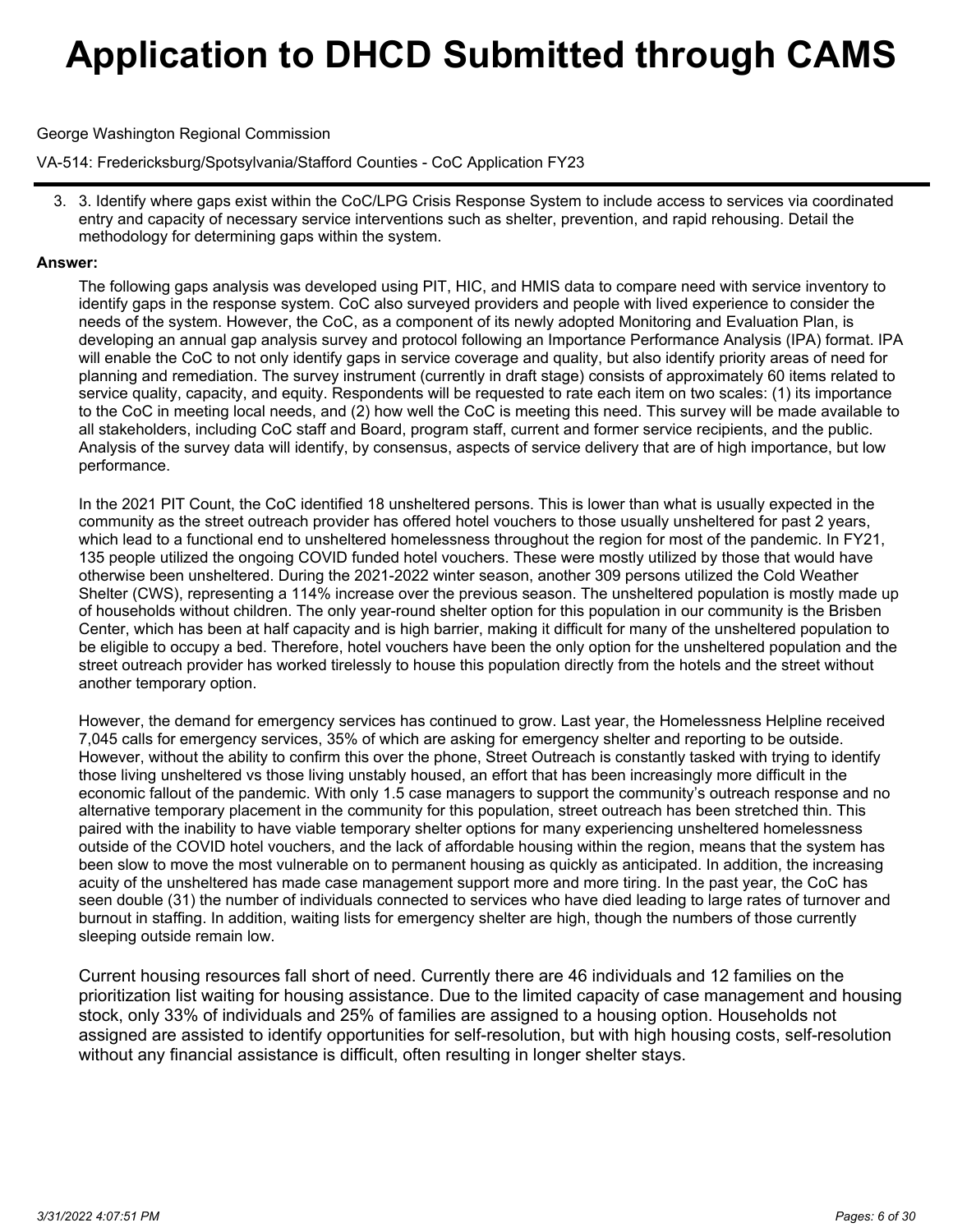George Washington Regional Commission

VA-514: Fredericksburg/Spotsylvania/Stafford Counties - CoC Application FY23

4. 4. What is your CoC/LPG doing to address these gaps/needs?

### **Answer:**

Over the past two years the CoC has quickly transitioned to be a community where no one has to live outside. While the CoC has been a regional partnership for many years, that partnership became even stronger because of the COVID-19 pandemic, as the group worked to provide a robust and effective response to COVID-19 and to make the most of the opportunities that infusions of money offered to the community for the pandemic.

- The CoC partners stood up hotels to provide emergency shelter for those who would have otherwise •been on the street to have a safe place to socially distance. Supported by state and local funding, the community's street outreach provider, who had never run an emergency shelter outside of a night-bynight cold weather shelter, stood up an emergency hotel shelter model for those experiencing unsheltered homelessness. Except for a handful of folks refusing services, the region sheltered every person experiencing unsheltered homelessness.
- $\bm{\cdot}$  The CoC also worked to ensure access to safe quarantine options for those discharging from our healthcare systems without anywhere to go, mitigating further spread in our community. A partnership with the Rappahannock Area Health District, the Medical Reserve Corps, and area hospitals ensured that those who tested positive for COVID-19 and could not safely isolate at home (due to homelessness or overcrowding) had somewhere safe to go. CoC partners helped prevent unsheltered homelessness of those recovering from COVID-19 by operating COVID-19 quarantine shelter in hotels.
- The CoC collaborated with community mainstream resources to provide prevention funding to •hundreds of households on the verge of losing their housing because of the pandemic. The CoC's homelessness prevention provider worked to match people with funding options from the Virginia Rent and Mortgage Assistance Program as well as local prevention programs to ensure that as many people were stabilized and prevented from homelessness as possible.
- $\bm{\cdot}$  The CoC administered the Keys for Christmas campaign to incentivize new landlord partnerships in the area. As this is a high-cost area, finding housing for those in the emergency hotels and shelters was difficult. With the Keys for Christmas campaign, the CoC was able to relieve local landlords of worries around signing new leases during the pandemic by offering a signing bonus for new leases as well as providing ongoing case management and rental subsidies for rapid rehousing and permanent supportive housing participants. The project was able to build new landlord connections and expand the housing stock available to those experiencing homelessness.
- The CoC partnered with Central Virginia Housing Coalition, the community's local voucher •administrator, to provide housing vouchers to the community for the first time in 15+ years. New vouchers targeted youth with experience with foster care (Fostering Youth to Independence Vouchers), disabled adults (Mainstream Vouchers), and homeless individuals (Emergency Housing Vouchers). The partnership allowed our community to target new housing vouchers to the most vulnerable in the community.

Now the CoC continues to find creative ways to find effective and efficient ways to ensure that our community continues to have no one living outside. The CoC is working to ensure that emergency shelter that has been offered during the pandemic is able to continue once the state funds run out. We are setting our sights on developing affordable housing targeted at increasing the community's stock of permanent supportive housing. The CoC is currently in discussions with Virginia Supportive Housing to expand to our area to support this initiative and the City of Fredericksburg has already set aside \$2 million dollars to help support the development.

5. Describe in detail the CoC/LPG's coordinated entry process to include: how households access services (phone, 5. walk-in, etc.), after-hours access for emergency services, and how referrals are made. Is HOPWA included in the coordinated entry process?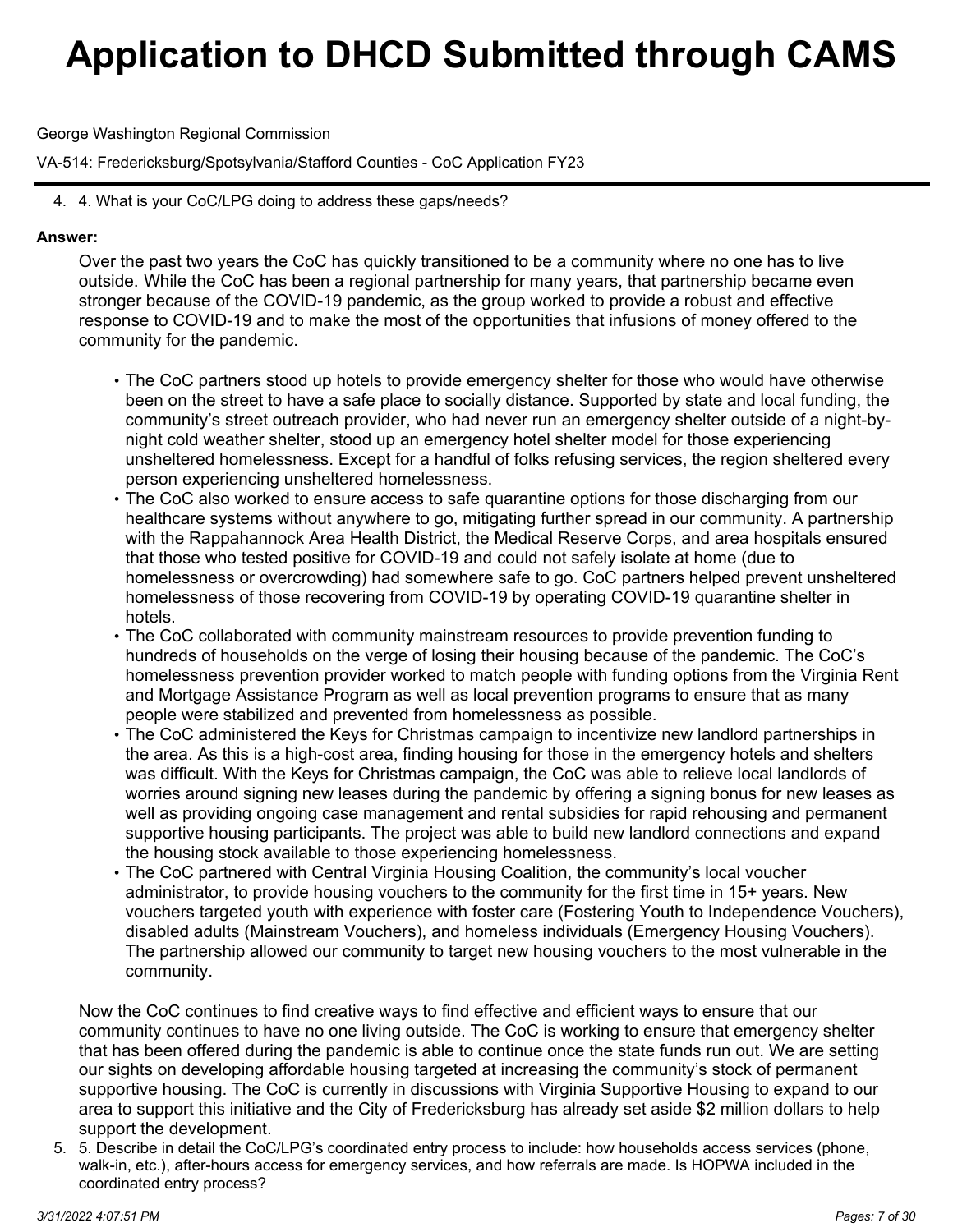George Washington Regional Commission

VA-514: Fredericksburg/Spotsylvania/Stafford Counties - CoC Application FY23

#### **Answer:**

The CoC's coordinated entry system triages assistance for emergency services and prioritizes permanent housing resources to the most vulnerable and least likely to self-resolve.

Households experiencing or at risk of experiencing homelessness can access the coordinated entry system by calling the Homelessness Helpline at 540-358-5801. The line is staffed 24-hours a day, seven days a week, and can be contacted from any location within the CoC's geographic area. Those unable to call into the line are also able to walk-in or be connected to the line through street outreach or the community's drop-in center. The helpline serves as the front door to all homeless and homeless prevention services. With its 24/7 operation, those in need of services have access to available emergency services whenever needed.

The CoC uses a phased approach to assessment which progressively collects only enough participant information to triage, prioritize, and refer participants to needed services. Participants are screened and assessed based on their current situation and referred to the most appropriate resources using a community decision tree.

Helpline staff completes an initial assessment to determine the household's need for services and make referrals for assistance. Referrals include targeted prevention, emergency shelter, the Rappahannock United Way's ALICE program, and community mainstream resources. Street outreach staff connect identified unsheltered households to the line but are also trained to complete the initial assessment to provide assessments to those that may not otherwise seek services on their own.

### **Coordinated Assessment Tool**

All coordinated entry participants are initially assessed using a common coordinated assessment tool. The tool is designed to identify the participant's immediate needs and assess eligibility and need for emergency shelter, homelessness prevention, specialized services (e.g., for veterans or domestic violence survivors) or other community resources. Coordinated assessors through the Homelessness Helpline or street outreach staff conduct a brief assessment with the participant to determine the most appropriate emergency service referral. Referral outcomes can include emergency shelter, targeted prevention, or mainstream resources.

### **Diversion**

The CoC attempts to divert all participants seeking assistance, when possible, safe, and appropriate. Utilizing diversion questions built into the coordinated assessment tool, access points work with participants to identify and facilitate diversion options. Diversion conversations will occur again at each entry to services.

### **Housing Barrier Assessment**

A Housing Barrier Assessment is completed as soon as a participant is enrolled in emergency shelter or street case management and is used to assess possible barriers to housing as well as client housing needs and preferences. This is completed with all participants, regardless of housing options being pursued. The information collected allows case managers and participants to understand possible challenges to obtaining and maintaining housing and guides work to self-resolve over the next 14 days and beyond.

## **VI-SPDAT**

The VI-SPDAT is completed 14 days after enrollment into a shelter or street outreach project to determine prioritization for housing resources. The VI-SPDAT identifies those who have not been able to successfully self-resolve within 2 weeks and may need assistance to support their return to permanent housing. Adults in households without children will complete the Individuals VI-SPDAT v2, and adults in households with children will complete the Families VI-FSPDAT v2. Results of VI-SPDAT assessments will be paired with other data points to inform the prioritization for rapid re-housing and permanent supportive housing.

The current supply of permanent housing resources within the CoC does not match the community's need. Therefore,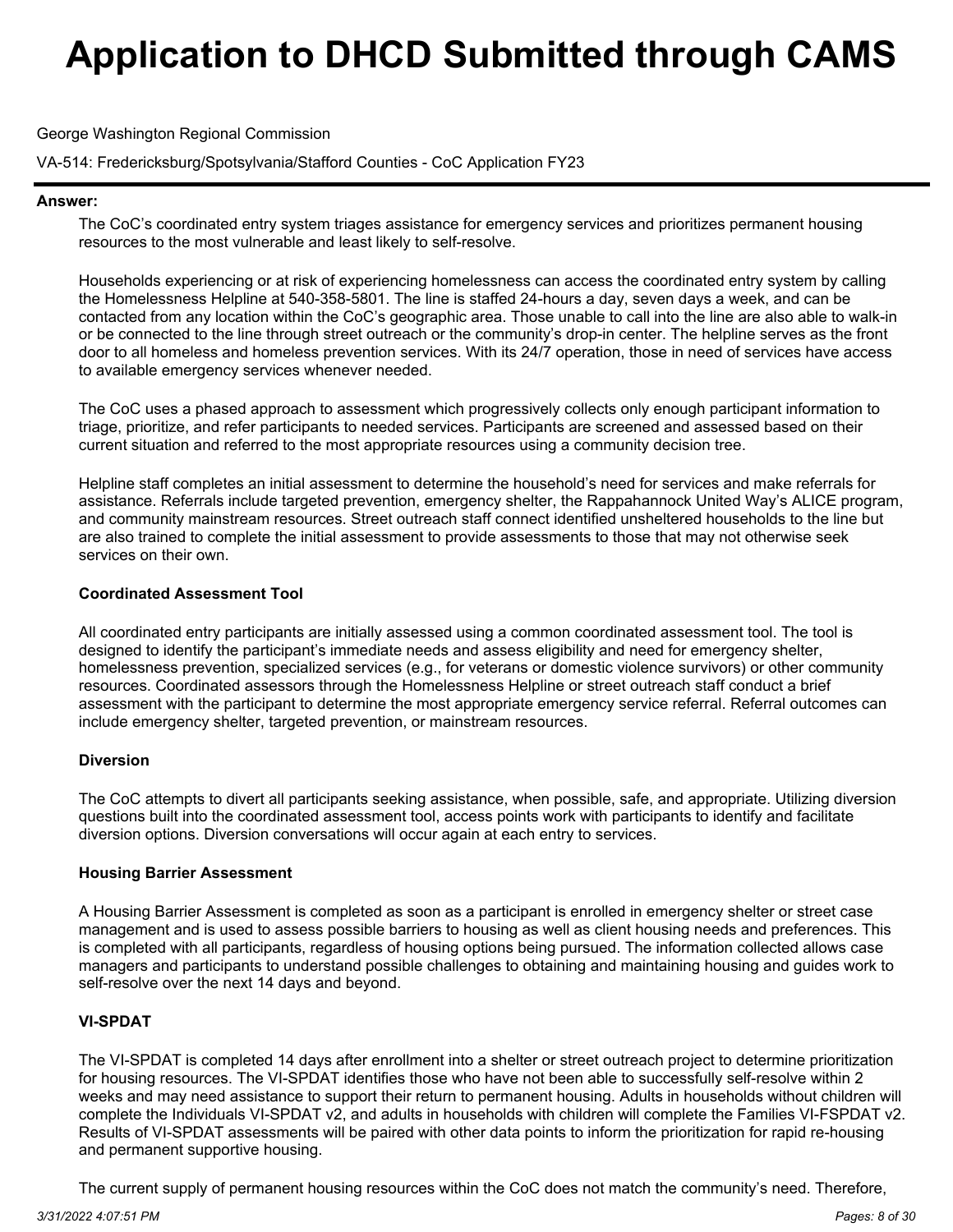### George Washington Regional Commission

VA-514: Fredericksburg/Spotsylvania/Stafford Counties - CoC Application FY23

the system uses a prioritization process to target limited permanent housing resources to those most vulnerable and least likely to self-resolve. A community by-name list of all persons who have been in an emergency shelter and/or unsheltered for at least 14 days is generated using HMIS data. The by-name list provides a prioritization score for each household using VI-SPDAT score and other criteria. Households are prioritized based on position on the prioritization list and case conferencing.

Households that are prioritized through the list are referred and assigned to a housing provider based on provider expertise with specific subpopulations and current caseload availability. Referrals for rapid re-housing are made by completing the VI-SPDAT and placing the participant on the prioritization list. Referrals for permanent supportive housing (PSH) are made by completing documentation of chronic homeless status and sending it to the PSH provider for review and consideration as beds become available.

While HOPWA is not fully integrated into the CoC's coordinated entry system (HOPWA primarily receives referrals from outside of the Homelessness Helpline due to confidentiality concerns) the CoC can make referrals to HOPWA for participants that are known to be HIV positive. Upon receiving a referral, Fredericksburg Area HIV/AIDS Support Services (FAHASS) staff interview the client to determine qualification and eligibility. If criteria are met, FAHASS attempts to fulfill the request for assistance based on available funding and sustainability of the current housing.

6. Describe the CoC/LPG's coordinated entry system's prioritization process for prevention assistance, emergency 6. shelter placement, and permanent housing placement. How were these prioritization criteria developed? Were these criteria informed by the communities' needs detailed in question #1? If applicable, include any DHCD-funded HOPWA services in this discussion.

#### **Answer:**

The CoC prioritizes emergency services, including targeted prevention and emergency shelter, through the coordinated assessment process. Households within the community may experience a multitude of housing crises, but not everyone needs services offered by the homelessness response system. Initial coordinated assessment screenings are used to triage need and to connect clients with other services outside of the response system when possible. This includes connecting those seeking services to mainstream resources or assisting with diversion to safe alternatives when possible. Only those that are not able to be diverted or connected to other community resources are considered for services through the response system.

### **Targeted Prevention**

Households that are at risk of experiencing homelessness within 14 days and are unable to be diverted are considered for targeted prevention services. Households complete a prevention intake to determine eligibility. Eligible households that are at risk of becoming homeless, but for the assistance provided by the prevention program, are prioritized. Households are prioritized for prevention in real time, depending on the current needs and situations of eligible prevention referrals.

The CoC used HMIS shelter data to inform its homelessness prevention prioritization. Local analysis revealed that individuals generally enter non-DV shelters from hotels, doubled-up situations, or institutions. Based on this analysis, the CoC adopted the following order of priority for prevention assistance:

- 1. Households fleeing or attempting to flee domestic violence, labor trafficking, or sex trafficking
- 2. Households temporarily staying in a hotel or motel that is self, family, or friend paid and must leave
- 3. Households temporarily staying with family or friends and must leave
- 4. Households exiting hospitals, jails, or other institutions with no identified housing plan
- 5. Households being evicted within two weeks

The targeted prevention prioritization process is outlined in the *FRCoC Coordinated Entry Policies & Procedures*, which is included as an attachment to this application (see Attachment 5, Page 11).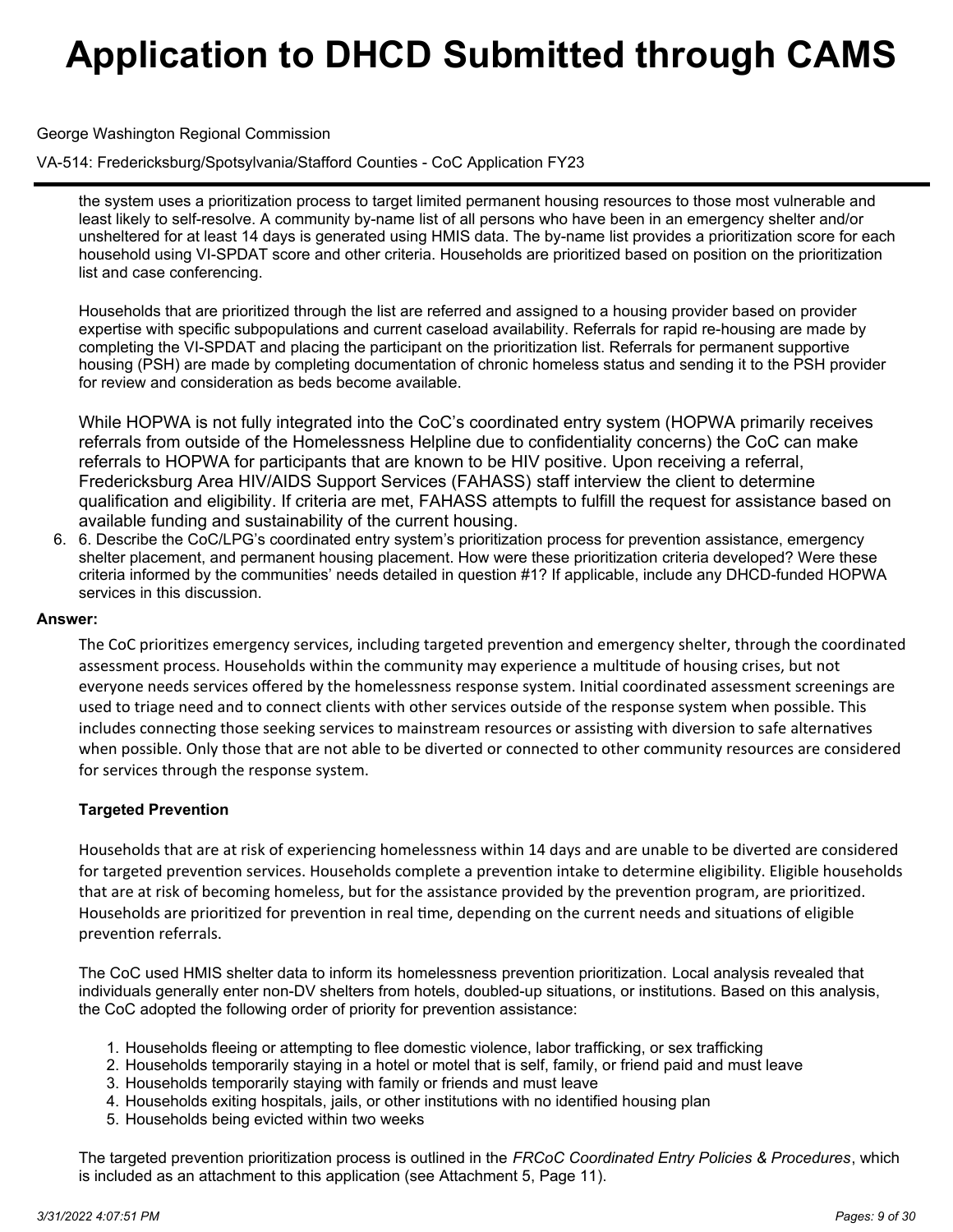George Washington Regional Commission

VA-514: Fredericksburg/Spotsylvania/Stafford Counties - CoC Application FY23

### **Emergency Shelter**

All households requesting accessing to shelter are required to be screened through our community's Homelessness Helpline. All households who are currently experiencing unsheltered homelessness or have nowhere to go on the night that they call and cannot be diverted are referred to emergency shelter. During the COVID-19 Pandemic, the CoC Board approved a temporary change to emergency shelter prioritization to include those who are unsheltered, those that are temporarily staying in a COVID-19 funded hotel, and those that are at high risk of COVID-19. Vulnerable cases can be flagged for increased priority by services provider case conferencing with helpline staff.

The emergency shelter prioritization process is outlined in the *FRCoC Coordinated Entry Policies & Procedures*, which is included as an attachment to this application (see Attachment 5, Page 11).

### **Permanent Housing**

In 2016, the CoC developed the community housing prioritization process after receiving funds from the Virginia Housing Trust Fund. Provider working groups developed prioritization scoring criteria for each subpopulation. The criteria developed and approved by the partners is as follows:

The CoC uses a community process that prioritizes those most vulnerable and least likely to self-resolve for limited permanent housing resources. This process involves generating a community list of all persons who have been in an emergency shelter and/or on the street for at least 14 days using HMIS data. Households are prioritized for permanent housing based on position on the prioritization list and case conferencing.

The CoC has three prioritization lists, one for households without children, one for households with children, and one for survivors of domestic violence. Each list is prioritized by vulnerability using factors such as VI-SPDAT score, disabling condition, consecutive time homeless, number of homeless episodes, and total months homeless in 3 years to calculate an overall vulnerability score. A final prioritization score is calculated for each household by averaging the scores assigned to each of the criteria. The most vulnerable, who are least likely to self-resolve, will be prioritized for housing resources.

In some instances, a client may not fall within the prioritization for housing resources but is given a flag to move them into the prioritization. Flags can be given for the following circumstances:

- Terminal Illness
- Serious Mental Illness
- Chronic Homeless Status
- Veteran Status

Households that are prioritized through the list are assigned to one of the rapid re-housing providers based on provider expertise with specific subpopulations and current caseloads. All permanent supportive housing beds within the CoC are prioritized for persons experiencing chronic homelessness. The CoC has adopted the recommended orders of priority for permanent supportive housing beds per Notice CPD-16-11. Households are prioritized for permanent supportive housing beds, when they are available, based on documented chronic homelessness status, position on the prioritization list, permanent supportive housing flags, and case conferencing.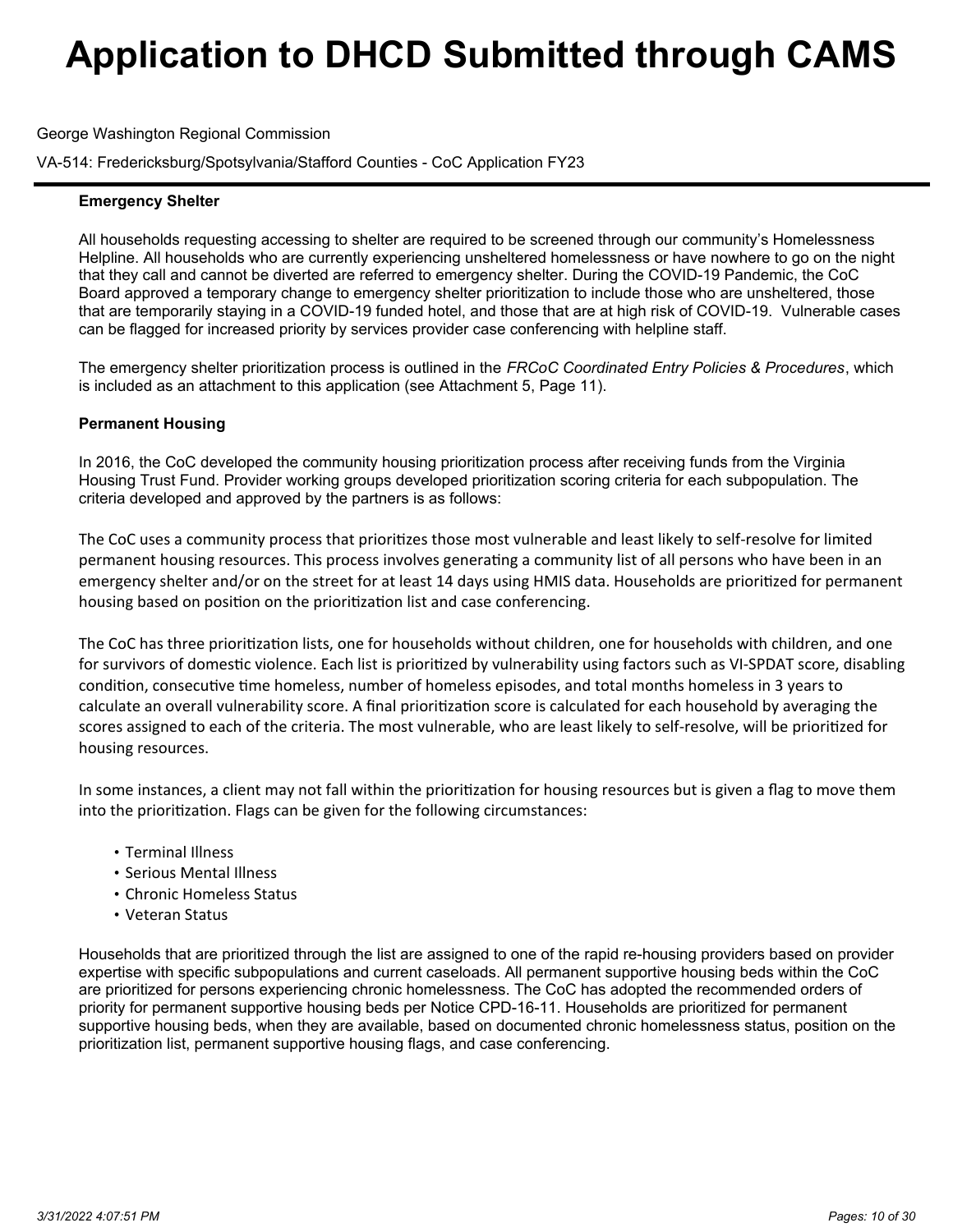George Washington Regional Commission

VA-514: Fredericksburg/Spotsylvania/Stafford Counties - CoC Application FY23

7. How is the length of financial and supportive service provision for households in Rapid Rehousing and Targeted 7. Prevention determined? Is the process determined at the CoC/LPG level or by the individual service provider(s)?

### **Answer:**

Each rapid re-housing and targeted prevention participant works with a case manager to determine the amount and length of financial support and case management to be provided. Participants are not required to pay any portion of their rent to be eligible for services; however, the case manager partners with the participant to determine what amount they would be able to pay and what assistance they would need. Using budgeting tools, the case manager and the participant collaboratively determine the need for assistance. A three-month projection is created detailing the amount to be paid by the provider and the amount to be paid by the participant. Reviews of the projection occur monthly with the participant to determine the participant's ability to pay their housing expenses for the month. In cases where the participant is not able to make their housing expenses, case managers must work with them to find resources and to increase income so that they are able to do so in later months. Though an initial projection is created for three months, the amount that the client pays will be based on the monthly review and the projection is subject to change.

Reassessments are completed every three months to determine need for continued assistance. Like the process for the initial projection, case managers work with participants to determine their need for financial assistance and case management over the next three months. Monthly reviews of projections continue until the client can assume total housing costs on their own.

Financial assistance is provided using a progressive engagement and graduated subsidy model. Progressive engagement is where the minimum amount of financial assistance is provided before increasing support to meet the household's needs. Graduated subsidy is where participants are responsible for more and more of their housing cost as they progress through the program. Participants may be asked to contribute the most that they are able to pay from the beginning. If participants are expected to pay an amount toward their housing, the case manager provides written notification to the participant. The case manager also provides written notification if the projection changes as a result of a monthly review.

Transition from financial assistance is coordinated with case management efforts to assist program participants to assume and sustain their housing costs. Participants that are not able to sustain housing without the financial assistance are assessed for more long-term options such as permanent subsidies. Those in need of more intensive services, beyond the scope of rapid re-housing case management, are assessed for permanent supportive housing resources.

These guidelines are flexible to respond to the varied and changing needs of program participants, including participants with zero income. A progressive approach is used to determine the duration and amount of rent assistance. Financial assistance is not a standard "package" and is flexible enough to adjust to households' unique needs and resources, especially as participants' financial circumstances or housing costs change. However, case managers follow applicable grant guidelines for guidance on eligible activities and the requirements and limitation of each.

8. Are homeless assistance services available to the entire community? Include how the CoC/LPG ensures services for: 8. 1. Households located in all areas of the CoC/LPG service area; 2. Singles/families, men/women, and the following harder to serve populations: sex offenders, large families, medically fragile, LGBTQ+, unaccompanied youth; 3.Households with accessibility concerns including language and mobility; 4. Households with limited or no personal phone or internet access.

### **Answer:**

The CoC's homelessness response system is designed to ensure that all services are available to the entire community. Policies are developed to ensure that people throughout the region can access services if available. The CoC also recognizes that though policies were developed to accommodate a majority of those in need of services, there is still a need for flexibility to accommodate the unique needs of some populations:

### **Entire CoC Service Area**

The homelessness response system uses a 24/7 Homelessness Helpline, administered by Loisann's Hope House, to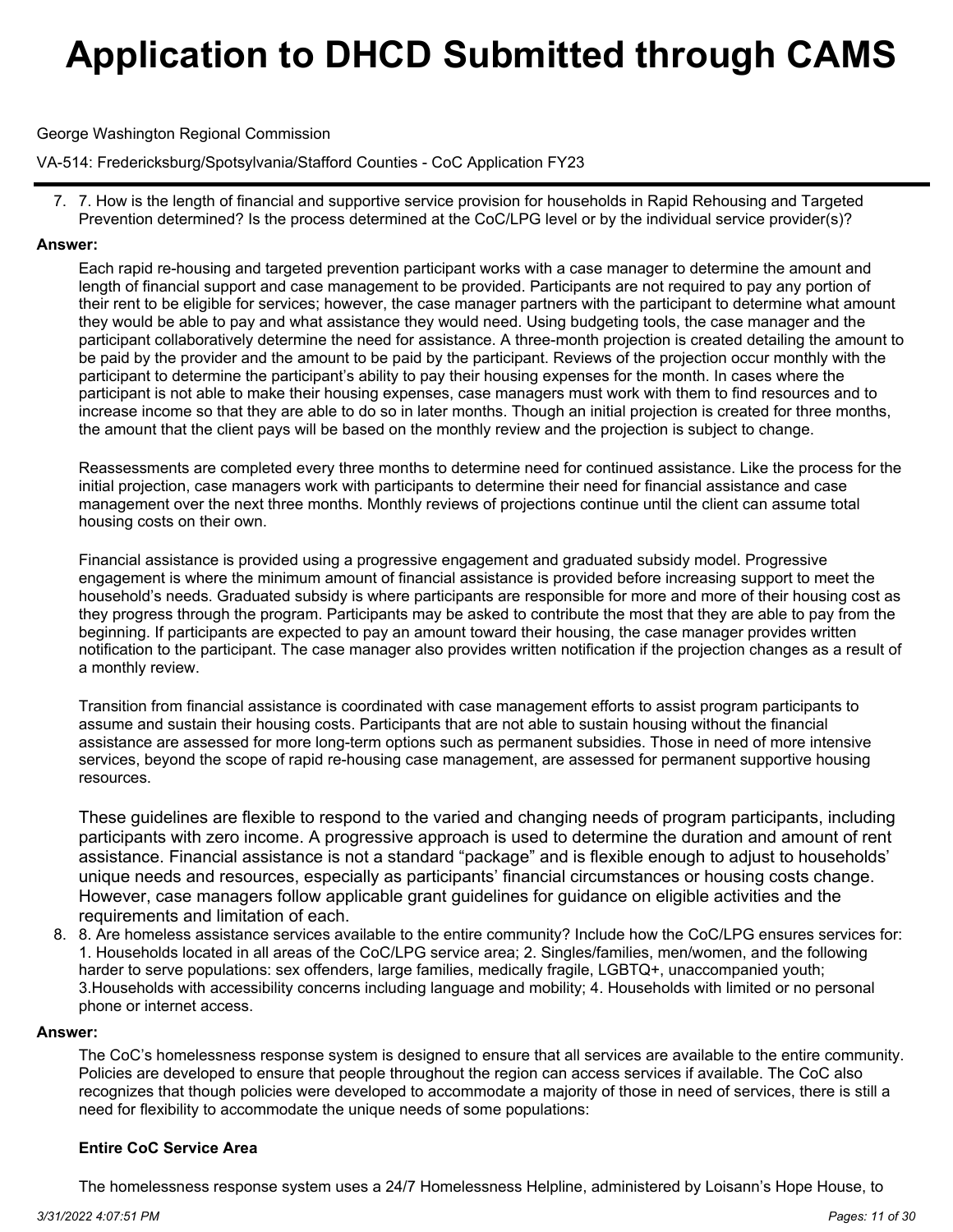George Washington Regional Commission

VA-514: Fredericksburg/Spotsylvania/Stafford Counties - CoC Application FY23

connect with persons experiencing or at risk of experiencing homelessness. The CoC also partners with Empowerhouse, the community's Domestic Violence (DV) provider, who provides a 24/7 DV hotline. Both phone lines are available throughout the entire CoC's geographic area. All response system projects serve the entire CoC region and can accept participants from any part of the community.

### **Special Populations**

The response system has projects dedicated to each subpopulation: Empowerhouse serves both families and singles; Loisann's Hope House serves families with children; and Micah Ecumenical Ministries serves single women and men. However, providers have been accommodating to increased need in a certain population when needed. Emergency shelters have used vouchers to accommodate households outside of their target populations. For example, Micah has made accommodations for families who seek the Cold Weather Shelter when other shelters are full, offering hotel vouchers so that the Cold Weather Shelter can remain targeted for individuals, including sex offenders, who would not be able to stay at the shelter if children were there.

Outreach is also used to identify harder-to-serve households. Partnerships with other community organizations allow the response system to target those that may not otherwise seek services on their own. The Community Services Board provides a PATH worker at the community's drop-in center to help target those with serious mental illness. Outreach from both DV and homeless providers occurs at least monthly at local area psychiatric facilities. Micah Ecumenical Ministries partners with the local hospitals in providing a medical respite shelter for those who are medically fragile. Empowerhouse does outreach at the local hospitals to target DV survivors who may need medical attention.

Emergency shelters can accommodate larger families. In 2016, Empowerhouse opened their expanded shelter, which increased space, allowing for the ability to accommodate large families and even host multiple larger families at one time. Loisann's Hope House has been able to accommodate large families by providing multiple family rooms to a family to accommodate all family members at the same time. The community's prioritization process for permanent housing resources uses family size in the consideration of vulnerability and likelihood to self-resolve as part of the prioritization process. The housing locator has partnered with landlords in the community to locate larger housing units that would be able to accommodate large families.

All response system projects can accommodate all households, regardless of their make-up, and are precluded from excluding any otherwise qualified persons who may identify as LGBTQ+ individuals, who have an LGBT relationship, or who may be perceived as such. Dormitory-style shelters allow transgender individuals to stay in the dormitory of the gender they identify. Providers also attend training on serving LGBTQ+ individuals from the Virginia Anti-Violence Project and partner closely with Fredericksburg Area Health and Support Services (FAHASS) as an ally.

The CoC provides training for all coordinated entry staff on serving homeless youth. Response system providers partner closely withorganizations serving youth such as the Office on Youth, Juvenile Detention Center, and juvenile probation court services. The CoC also partners closely with McKinney Veto liaisons in each school district. Students in need of services are connected quickly to liaisons so that transportation and other needs can be provided to the family. The CoC has also started to partner with Central Virginia Housing Coalition to administer Fostering Youth to Independence Vouchers, offering 36-month long housing choice vouchers to those with a history with foster care.

## **Accessibility**

Service locations are ADA compliant and can serve people with limited mobility. The homelessness helpline and the DV helpline are equipped with language translation services, which allows callers to complete an assessment in their language of choice. The DV hotline also has TTY capabilities.

### **Limited Phone/ Internet Access**

Walk-ins are also available at any service location; provider staff receive training on an annual basis in connecting walkins to the helpline. Street outreach staff, comprised of staff from Micah Ecumenical Ministries and the Community Services Board, have been trained on completing assessments to allow for more flexibility in connecting those who may not be able or willing to walk-in or connect via phone. Outreach staff and Homelessness Helpline staff partner together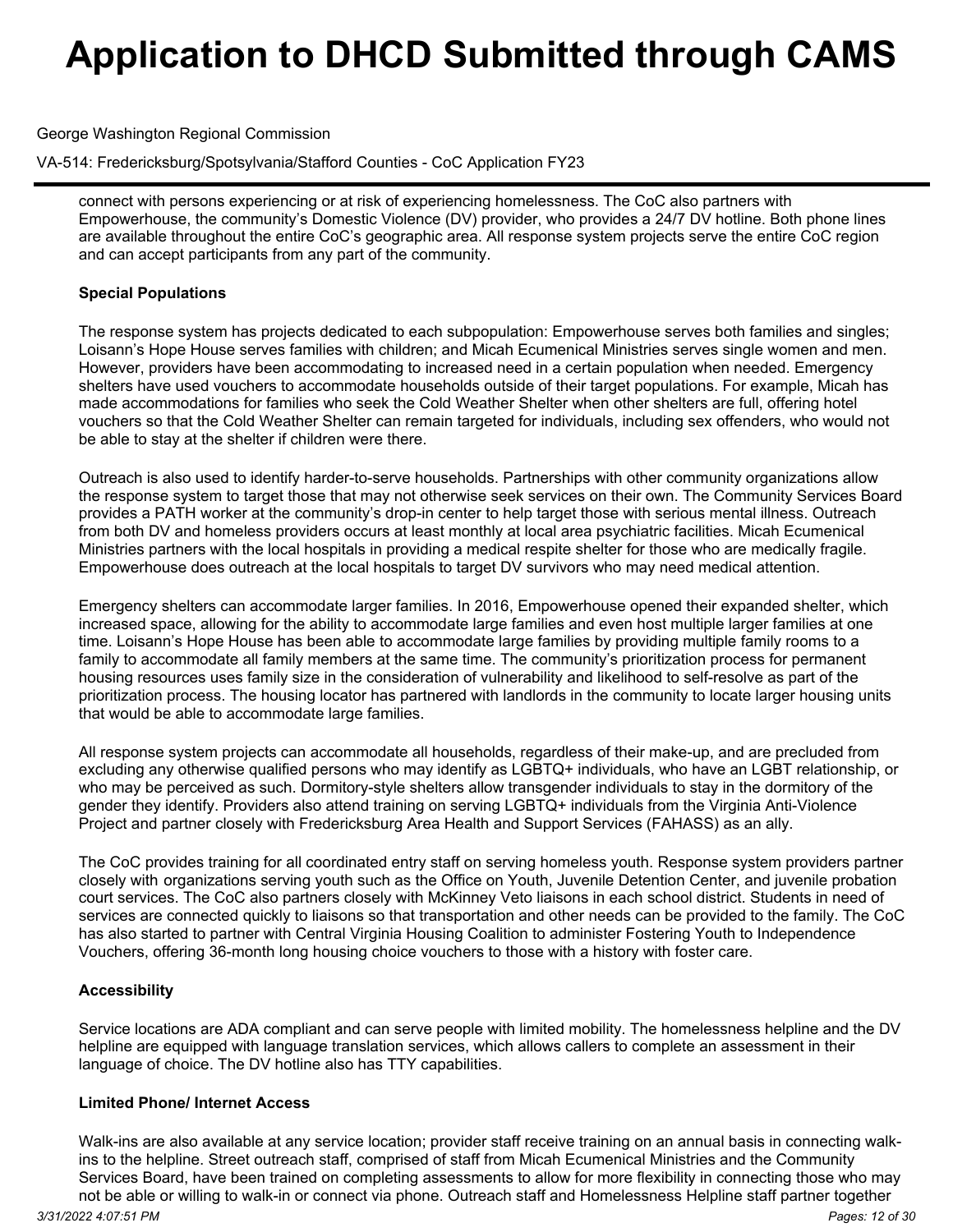George Washington Regional Commission

VA-514: Fredericksburg/Spotsylvania/Stafford Counties - CoC Application FY23

- to connect folks without access to a phone to services as they become available.
- 9. Does the CoC/LPG have any requirements for assistance that could serve as a barrier to services (i.e. birth certificate 9. or photo ID, residency requirement)? What is the purpose of the requirements and what efforts does the CoC/LPG make to assist households in need of services that do not or cannot meet these requirements?

### **Answer:**

The CoC does not have any requirements for assistance. The CoC is committed to targeting resources to the most vulnerable and reducing barriers so that homelessness response system services are available to all who need them. Admittance into homelessness response system services is based on need and availability, with the lowest barriers to entry possible.

All response system providers recognize client households as they are self-defined. All persons and households in need of services are admitted to programs without regard to actual or perceived sexual orientation, gender identity, or marital status. Programs are prohibited from inquiring about an applicant's or participant's sexual orientation or gender identity for the purpose of determining eligibility or otherwise making services available. Though this does not prohibit an individual from voluntarily self-identifying sexual orientation or gender identity, any volunteered information will not be used to make decisions about eligibility.

The CoC has established a complaint process for any person or household who feels that they have been treated unfairly or discriminated against by a response system provider. All persons seeking or utilizing services are made aware of the opportunity to make a complaint, if needed, and are provided with the information needed to file the complaint. All complaints and investigations will be handled by the George Washington Regional Commission, the CoC Lead Agency.

In the spring of 2017, all emergency shelter providers participated in the Virginia Emergency Shelter Learning Community sponsored by DHCD. From this learning community, the shelter providers have worked to reduce barriers to entry to ensure that those in need of services are able to access them. All shelter providers have taken steps to revise shelter rules to focus on maintaining safety rather than control of participants. Changes included extending or removing curfew, eliminating rules focused on behaviors, and researching how to include households outside of traditional target areas.

The CoC has also reduced barriers by implementing a data-driven process to prioritize the most vulnerable for housing resources. The community-wide prioritization process targets resources to those identified as the least likely to selfresolve based on VI-SPDAT score and other criteria.

Housing-focused shelter and rapid re-housing case management is driven by a housing plan and housing barriers assessment, which identifies obstacles the household may face in trying to obtain housing. This assessment is completed 24 to 72 hours after the household enters the program and is used by case managers to work with clients to overcome barriers to housing as soon as they are identified.

The community housing locator identifies and engages landlords who will rent to high-barrier households, including those with poor credit, criminal backgrounds, financial judgments, or inconsistent income. Using the housing barriers assessment, the housing locator works to find rental units that accommodate the unique needs of the household. The housing locator has been successful at finding units for high-barrier households, including those with five or more children, persons with mobility limitations, or persons with criminal history, poor credit, poor rental history, or low-to-no income.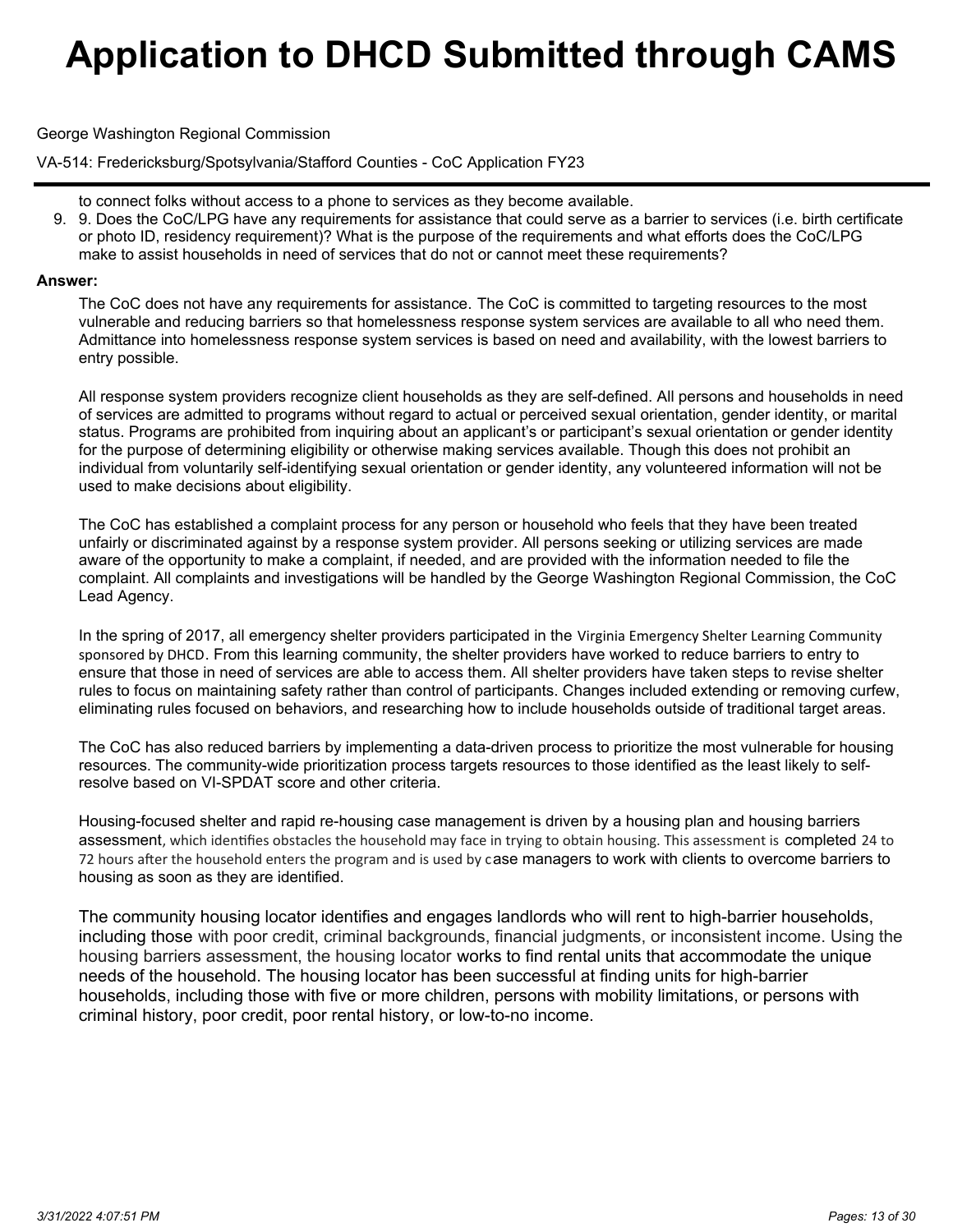George Washington Regional Commission

VA-514: Fredericksburg/Spotsylvania/Stafford Counties - CoC Application FY23

10. Are there any existing barriers in the community that would prevent a household from accessing services or 10. permanent housing? What is the CoC/LPG doing to address these barriers?

### **Answer:**

Though the CoC places no restrictions or barriers on participants in accessing services, the community has its own barriers that may hinder a participant's ability to access services or housing. These barriers include non-CoC-funded agency restrictions and community challenges, specifically around transportation and affordable housing.

One of the community's homeless shelters, Thurman Brisben Center (TBC), who is not included in this request for funding, has high barriers to entry that limit a household's ability to access their services. Prior to the pandemic, this provider was the only provider that provided shelter to households without children. However, in the midst of the pandemic, TBC has reduced capacity from 80 beds to an average of 26 beds. In addition, they have increased their barriers to entry, not allowing for those with criminal backgrounds, mental health conditions, or substance use disorders. In addition, there is a requirement to be COVID-19 vaccinated and tested prior to entry. Still 2 years into the pandemic, the provider continues to function at a reduced capacity and refuse about 35% of those that are referred to them.

On a community level, affordable housing continues to be an issue throughout the region. With fair market rent starting at \$1,380 for an efficiency for a majority of the region, many low-income households lack the resources to afford available housing (HUD). The percent of rent-burdened residents, those paying more than 30% of their income toward housing costs, ranges from 42% in Caroline to 63% in Fredericksburg; three out of five of the region's jurisdictions have a higher percentage of rent-burdened households than the statewide average of 46% (Census Bureau). The CoC and its providers have implemented strategies to mitigate these challenges, including hiring a community housing locator and pairing clients with roommates whenever possible.

In developing the current revision of its strategic plan, the CoC is looking at how to be more involved in community conversations around issues impacting homelessness, including affordable housing and transportation. For example, the George Washington Regional Commission is beginning a regional affordable housing study, looking at the current affordable housing stock in the region and the strategies that could be used in each locality to increase this stock. The CoC will partner with the other community stakeholders to advocate for the affordable housing needs of the homeless population and those with limited or zero income. CoC staffing is co-located with the Fredericksburg Area Metropolitan Planning Organization (FAMPO), which is the federally required body responsible for transportation planning in the Fredericksburg area. The CoC will participate in conversations around transportation in order to advocate for the transportation needs of the homeless population in the region.

11. Identify membership of the CoC/LPG (list the nonprofit homeless service providers, faith-based organizations, 11. governments, businesses, advocates, school districts, hospitals, law enforcement, etc. that participate in the CoC/LPG). For each entity listed, provide their participation rate in CoC/LPG general meetings over the past calendar year (January 1, 2019 – December 31, 2019). If applicable, what efforts are being made by the CoC/LPG to recruit new members and/or increase participation of existing members?

## **Answer:**

The CoC consists of over 55 organizations and individuals who provide a broad perspective to the regional effort to prevent and end homelessness. New members are solicited continuously through a standing invitation on the CoC website. Organizations and individuals with knowledge of homelessness, or an interest in preventing and ending homelessness, are invited to be a member of the CoC through regular social media and a monthly CoC newsletter and quarterly through CoC information sessions. Potential members can join the CoC at any time by completing a new member application. Members of the CoC and CoC staff also extend personal invitations to individuals with skills and expertise needed to support the CoC's Strategic Plan. The CoC utilizes a Community Outreach Volunteer who meets one-on-one with potential members to discuss the CoC and the process of becoming a member. In addition, the CoC works with homeless service providers to identify and outreach current and formerly homeless persons to participate in the CoC and serve on the CoC Board. The CoC has recently established a Lived Experience Committee with the role of outreaching to those with lived experience of homelessness and those currently experiencing homelessness to provide input into the CoC and to serve on CoC committees. The CoC also has partnered with organizations serving culturally specific communities. The community's center for independent living is a member of the CoC and attends meetings regularly. In addition, the CoC's Community Outreach Volunteer has outreached to organizations serving people of color, including local NAACP, Black Lives Matters, and Lucha Ministries (serving Latino immigrant community). This outreach has involved discussing the goals and role of the CoC and how that intersects with the needs of the BIPOC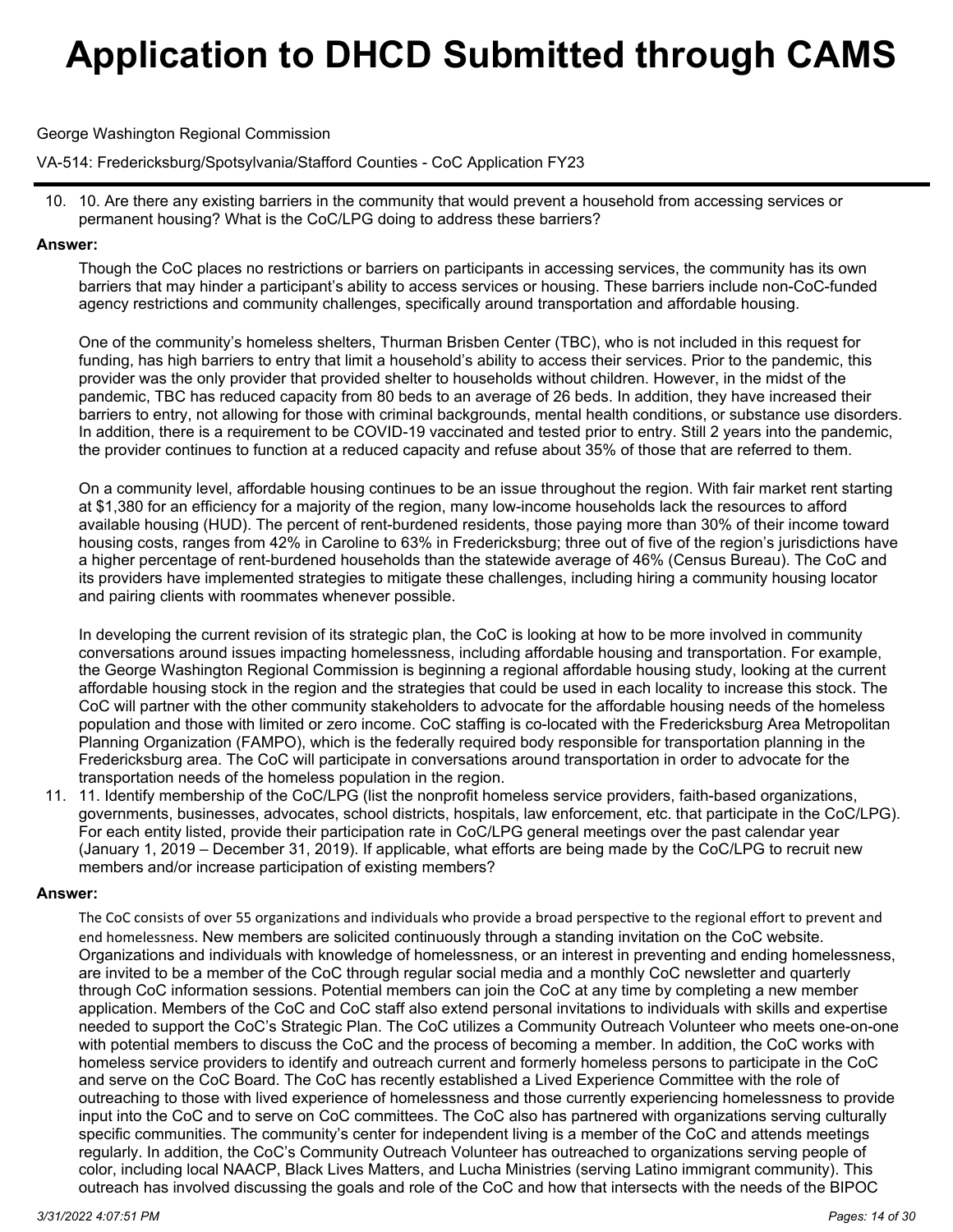| George Washington Regional Commission<br>VA-514: Fredericksburg/Spotsylvania/Stafford Counties - CoC Application FY23 |      |
|-----------------------------------------------------------------------------------------------------------------------|------|
| community. Since these conversations, NAACP, and local Black Lives Matter has joined the CoC in 2022.                 |      |
| <b>Formal CoC Members</b>                                                                                             |      |
| Participation Rate in 2021                                                                                            |      |
| <b>Caroline County DSS</b>                                                                                            |      |
|                                                                                                                       | 100% |
| <b>Central Virginia Housing Coalition</b>                                                                             |      |
|                                                                                                                       | 25%  |
| <b>Community Foundation</b>                                                                                           |      |
|                                                                                                                       | 50%  |
| Couponing for a Cause                                                                                                 |      |
|                                                                                                                       | 25%  |
| disAbility Resource Center                                                                                            |      |
|                                                                                                                       | 50%  |
| <b>EasterSeals</b>                                                                                                    |      |
|                                                                                                                       | 50%  |
| Empowerhouse                                                                                                          |      |
|                                                                                                                       | 100% |
| FailSafe                                                                                                              | 25%  |
| Fredericksburg Area Association of Realtors                                                                           |      |
|                                                                                                                       | 75%  |
| Fredericksburg Area HIV/AIDS Support Services (FAHASS)                                                                |      |
|                                                                                                                       | 100% |
| Fredericksburg Area Food Bank                                                                                         |      |
|                                                                                                                       | 25%  |
| Fredericksburg City Schools                                                                                           |      |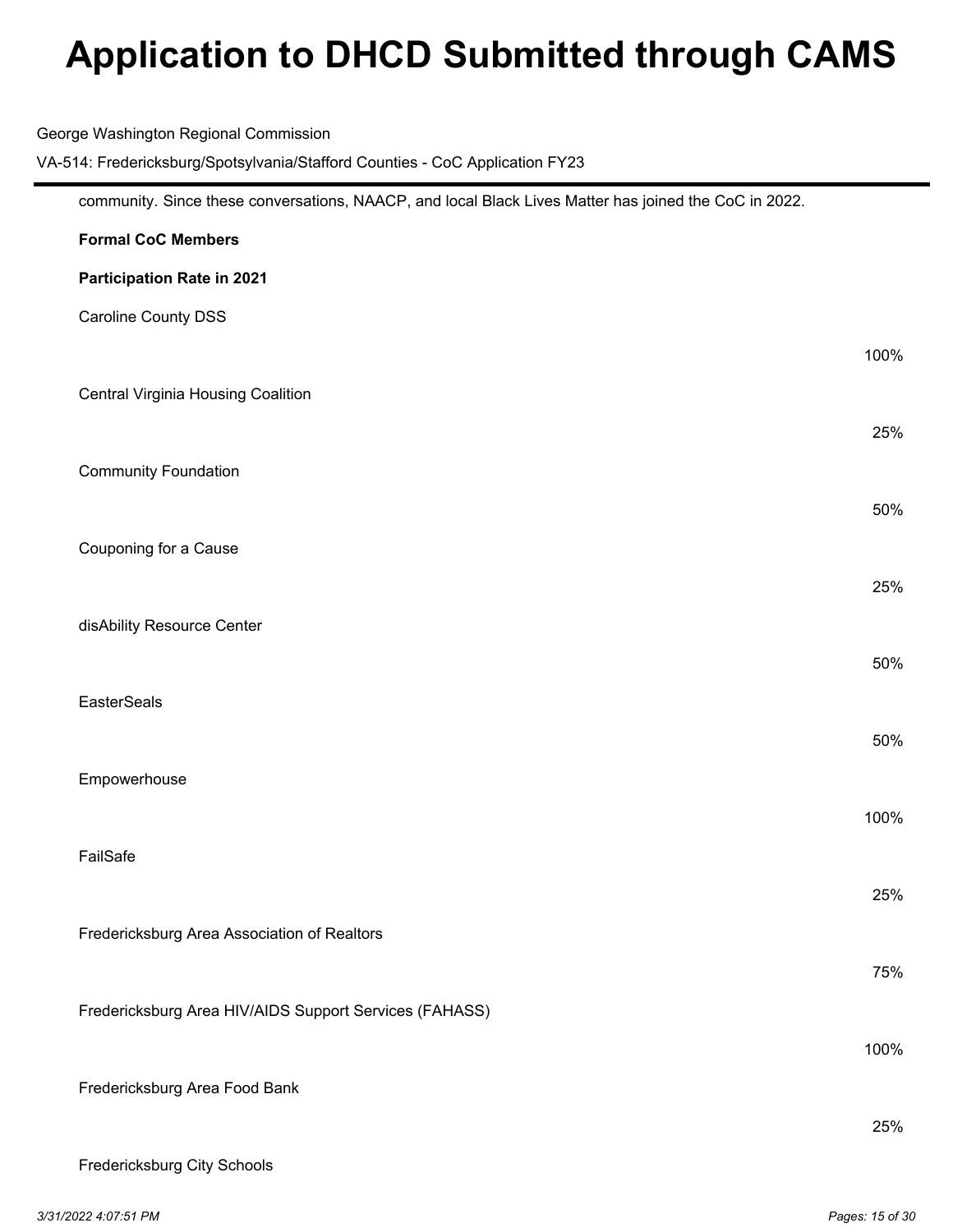George Washington Regional Commission

|                                             | $0\%$ |
|---------------------------------------------|-------|
| Fredericksburg Counseling Services          | 0%    |
| Fredericksburg DSS                          |       |
| Fredericksburg Planning Department          | 75%   |
| George Washington Regional Commission       | 50%   |
|                                             | 100%  |
| Germanna Community College                  | 75%   |
| Greater Fredericksburg Habitat for Humanity |       |
| Habitat for Humanity of Caroline County     | 75%   |
| Haven for Hero's                            | $0\%$ |
|                                             | 50%   |
| Healthy Generations Area Agency on Aging    | 25%   |
| Legal Aid Works                             |       |
| Lloyd F. Moss Free Clinic                   | 100%  |
|                                             | 25%   |
| Loisann's Hope House                        | 75%   |
| Mary Washington Healthcare                  |       |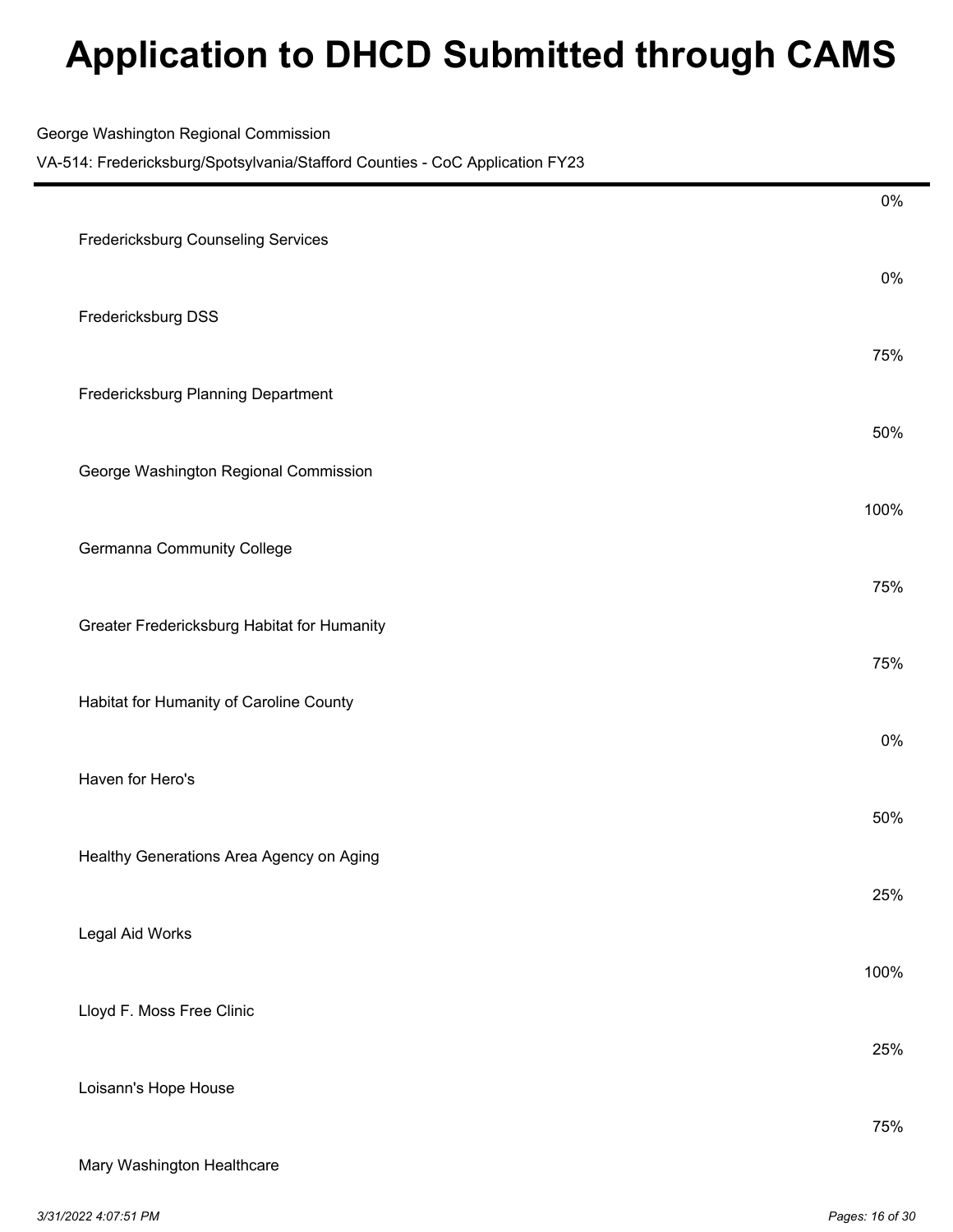|  |  |  | George Washington Regional Commission |
|--|--|--|---------------------------------------|
|--|--|--|---------------------------------------|

|                       |                                                    | $0\%$ |
|-----------------------|----------------------------------------------------|-------|
|                       | McGuire VA Medical Center                          | 50%   |
|                       | <b>Micah Ecumenical Ministries</b>                 |       |
| Office on Youth       |                                                    | 75%   |
|                       |                                                    | 75%   |
|                       | Open Hand Fredericksburg                           | 0%    |
|                       | Rappahannock Area Community Services Board (RACSB) |       |
|                       |                                                    | 100%  |
|                       | Rappahannock Area Health District                  | 100%  |
|                       | Rappahannock Goodwill Industries                   |       |
|                       | Rappahannock United Way                            | 25%   |
|                       |                                                    | 75%   |
| <b>Salvation Army</b> |                                                    | 25%   |
|                       | Spotsylvania County DSS                            |       |
|                       | Spotsylvania County Public Schools                 | 25%   |
|                       |                                                    | 100%  |
|                       | <b>Stafford County DSS</b>                         | 100%  |
|                       | <b>Stafford County Public Schools</b>              |       |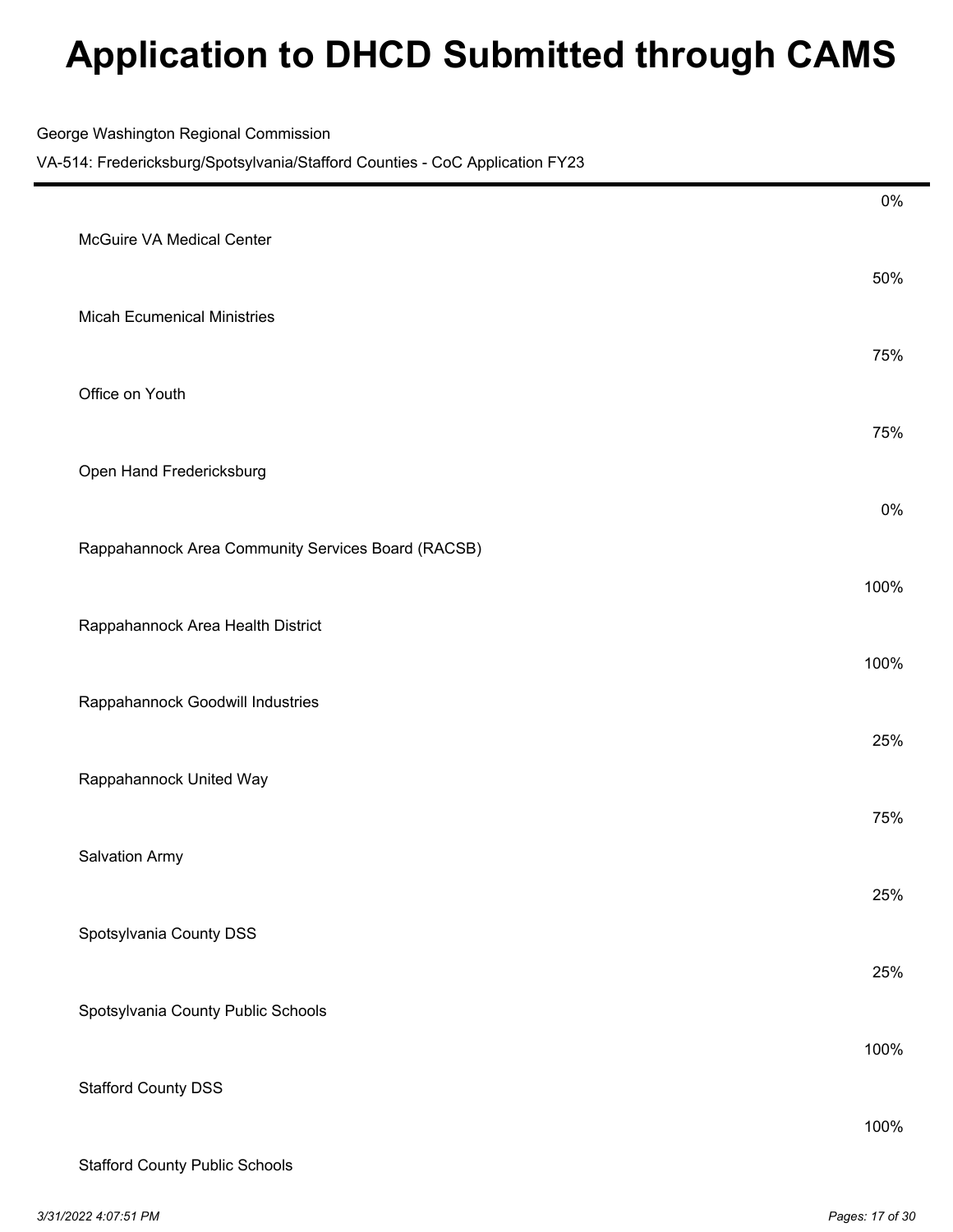George Washington Regional Commission

| 50%  |
|------|
|      |
| 25%  |
|      |
| 50%  |
|      |
| 0%   |
|      |
| 100% |
|      |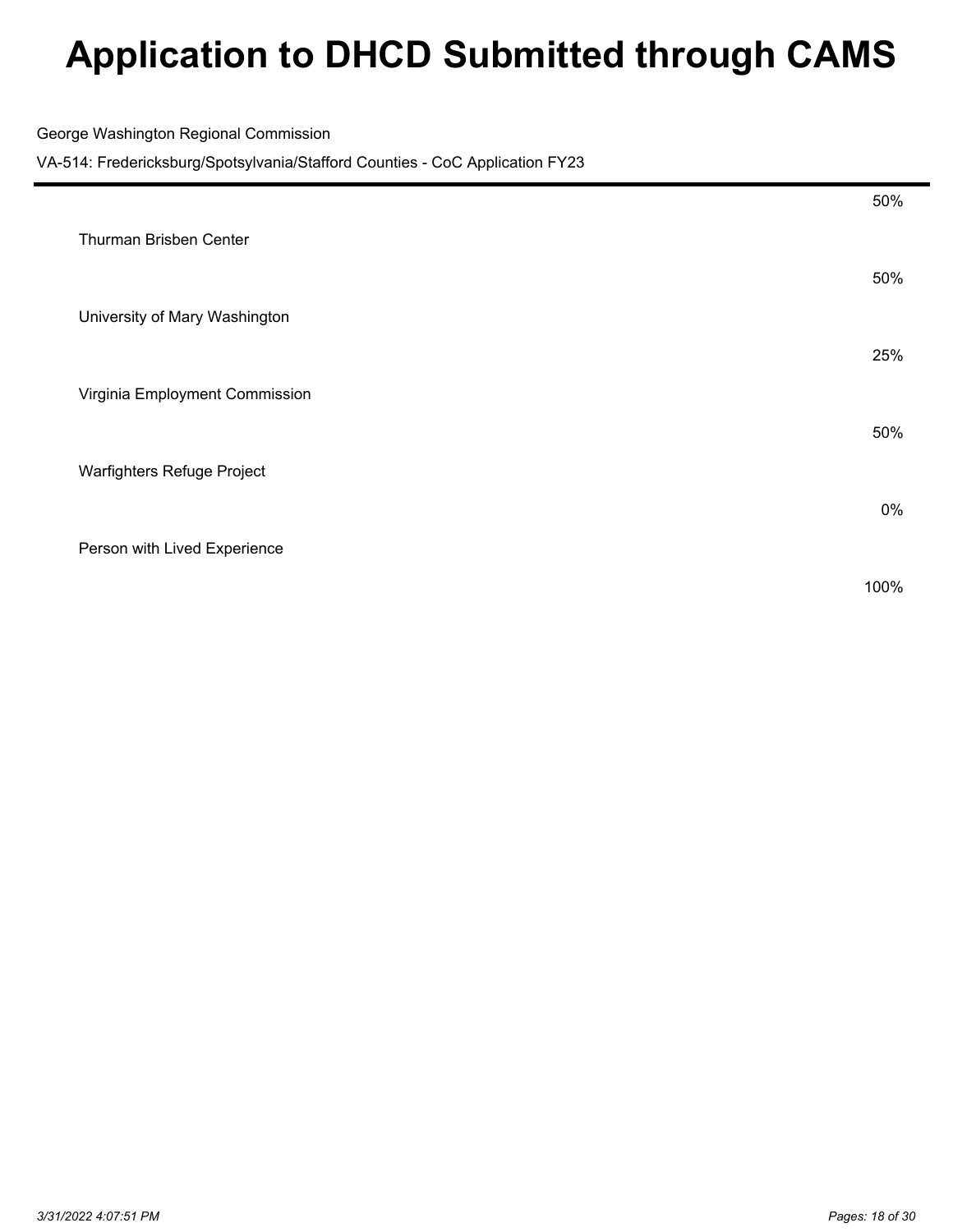### George Washington Regional Commission

VA-514: Fredericksburg/Spotsylvania/Stafford Counties - CoC Application FY23

12. Has your CoC/LPG examined its programs and systems for racial disparities? What was the result of this 12. examination and what is the CoC/LPG doing with this information? Detail the actions taken or underway to address the disparities (if applicable)?

#### **Answer:**

In 2019, the CoC conducted an analysis of racial and ethnic disparities within the community's homeless population and services. This analysis revealed differences in racial and ethnic composition within the homeless population in comparison to both the general population and the population living in poverty. African Americans are overrepresented in the homeless population compared to the population in poverty as well as the total population of the region, while Whites are underrepresented. However, the analysis showed no difference in racial groups' access to homeless services or positive housing outcomes; entries into housing programs and successful exits to permanent housing for each racial group were similar. This analysis demonstrated that while racial and ethnic inequity is strongly apparent in homelessness itself, it is not a significant factor in the provision of homeless services within the CoC.

The CoC's racial disparity analysis is included as an attachment to this application (see Additional Attachment).

At the completion of the analysis, CoC staff reported the summary to the System Planning Committee, comprised of community homelessness response system providers. The providers discussed the findings and potential CoC action needed to address the results. As the evaluation showed that the racial disparity was not present in the CoC's provided services, but rather the prevalence of homelessness within a racial group, the committee agreed that efforts should be focused on the community disparity rather than the services themselves.

The CoC is working to better understand the role of race in homelessness within the region. The CoC is currently partnering with the University of Mary Washington to assist with further data analysis on racial disparities using recent HMIS data. Further analysis on the root cause of these disparities is needed. The CoC will analyze other disproportionately represented groups to see if there is a connection. The CoC will look to understand the intersection between the homelessness response system and other public systems such as corrections, foster care, and healthcare to better understand how disparities in those sectors may affect disparities in homelessness. The CoC will use this data to develop an updated action plan for racial equity within the CoC.

In developing the current revision of its strategic plan, the CoC is looking at how to be more involved in community conversations around issues impacting homelessness, including those that contribute to racial and ethnic disparities within the community's homeless population. Participation may include advocacy and providing CoC data, as appropriate. The CoC has also been intentional about ensuring the CoC leadership is representative of the homeless population. In the current election of new CoC Board members, the CoC will be adding 3 people of color to the 15 person Board. These members include representatives from the local Black Lives Matter chapter and the local NAACP. The CoC and provider staff have also participated in racial equity trainings provided by DHCD and federal partners. The CoC is also evaluating how to best utilize available technical assistance with DHCD to help move the conversation and efforts around racial equity further in the community.

13. 13. List the proposed projects for VHSP and HOPWA funding.

### **Answer:**

The CoC is requesting \$1,192,534 in VHSP and HOPWA funding to support the community homelessness response system. This request is a 4% increase over the FY22 allocation. The additional dollars requested will increasing capacity for medical respite emergency shelter, which has been greatly impacted during the COVID pandemic and increase coordination and administration efforts among response system providers by expanding administration and CoC planning capacity.

## **Outreach**

The CoC requests \$26,224 to fund outreach services administered by Micah Ecumenical Ministries. This request will continue to provide outreach case management to those living unsheltered in our community. Micah's outreach program provides case management services to those that are living on the street and target those that would otherwise not seek services on their own.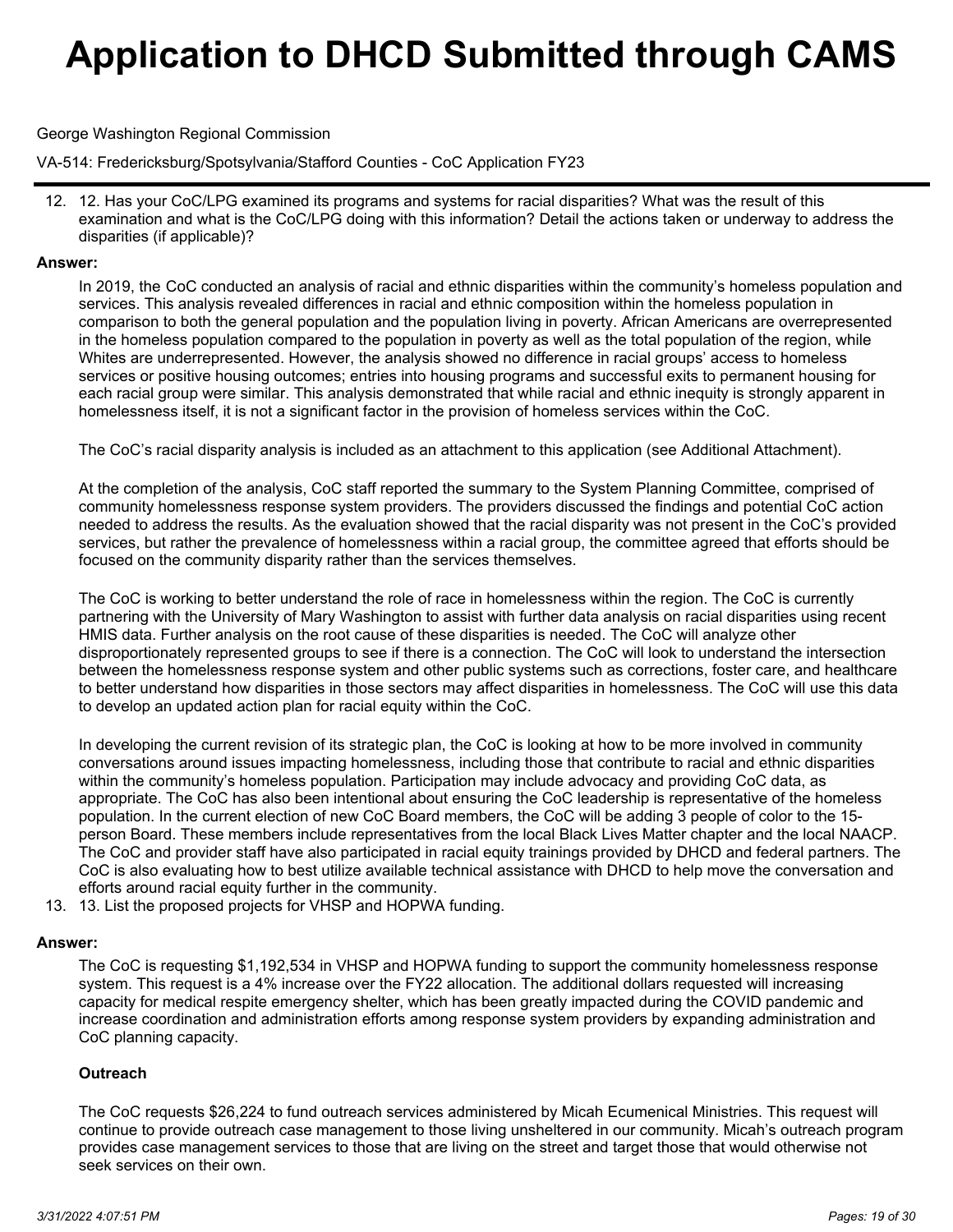George Washington Regional Commission

VA-514: Fredericksburg/Spotsylvania/Stafford Counties - CoC Application FY23

### **Coordinated Assessment**

The CoC requests \$72,788 in coordinated assessment funding for Loisann's Hope House to continue to administer the CoC's centralized coordinated assessment process. This funding will be used to continue to employ 2 full-time central intake coordinators, who are responsible for responding to all coordinated assessment calls/walk-ins, assessing for service needs, facilitating diversion whenever possible, and coordinating referrals. This funding allows the CoC to support a centralized access point for all persons experiencing or at risk of experiencing homelessness, ensuring that they are assessed objectively and referred to needed services quickly.

### **Targeted Prevention**

The CoC requests \$180,040 in targeted prevention funding to directly assist people at imminent risk of homelessness and coordinate local resources for diversion efforts. This funding will support two full-time prevention case managers and provide financial assistance to prevention clients.

### **Shelter Operations**

The CoC requests \$134,989 to fund emergency shelter operations and housing-focused case management administered by Empowerhouse (\$44,076), Micah (\$45,000), and Loisann's Hope House (\$45,913,000). The shelter operations request includes an additional \$17,885 in shelter case management for Micah's Medical Respite Shelter to add .25 additional shelter case managers to the Micah Respite shelter. This increase will allow additional time to be devoted toward housing-focused case management to help clients move more quickly into permanent housing.

### **Rapid Re-Housing**

The CoC requests \$493,094, to fund the community's rapid re-housing activities. Empowerhouse (\$115,414), Loisann's Hope House (\$104,846), and Micah (\$222,834) will provide financial assistance and case management. In addition, the CoC requests \$50,000 for Micah to provide community housing location services.

### **CoC Planning**

The CoC requests \$73,328 in CoC planning funding to support the George Washington Regional Commission's (GWRC) continued role as lead agency. The CoC planning request includes an additional \$25,000 to increase staff capacity by .5 FTE. Currently, CoC staffing consists of 1.5 FTE. The additional CoC planning funds, and associated match, would allow for increased capacity in the CoC staffing.

### **HMIS**

The CoC requests \$28,833 for the purpose of collecting and reporting grant-required data in HMIS. Funds will support staff time and licensing fees for Loisann's Hope House (\$17,952) and Micah (\$6,881). GWRC requests \$14,000 to pay for HMIS admin and training associated with serving as the HMIS lead agency for the CoC.

### **Administration**

The CoC requests \$33,238 to support administration of the projects explained above. This funding will be allocated to Empowerhouse (\$4,727), GWRC (\$10,672), Loisann's Hope House (\$11,778), and Micah (\$6,061). This request includes an increase in Admin to GWRC and Micah for supporting more staff and to provide additional support in administering these programs. For instance, Micah has historically, only received \$2,500 in admin for the over \$300,000 in project funding they have administered.

### **HOPWA**

The CoC requests \$140,000 for Fredericksburg Area Health and Support Services (FAHASS) to operate HOPWA. This funding will support housing services to eligible clients in King George, Madison, Orange, and Westmoreland Counties through the following programs: Tenant-Based Rental Assistance (\$54,000); Short-Term Rent, Mortgage, and Utility Assistance (\$16,500); Permanent Housing Placement (\$3,000); and Housing Case Management (\$57,000). FAHASS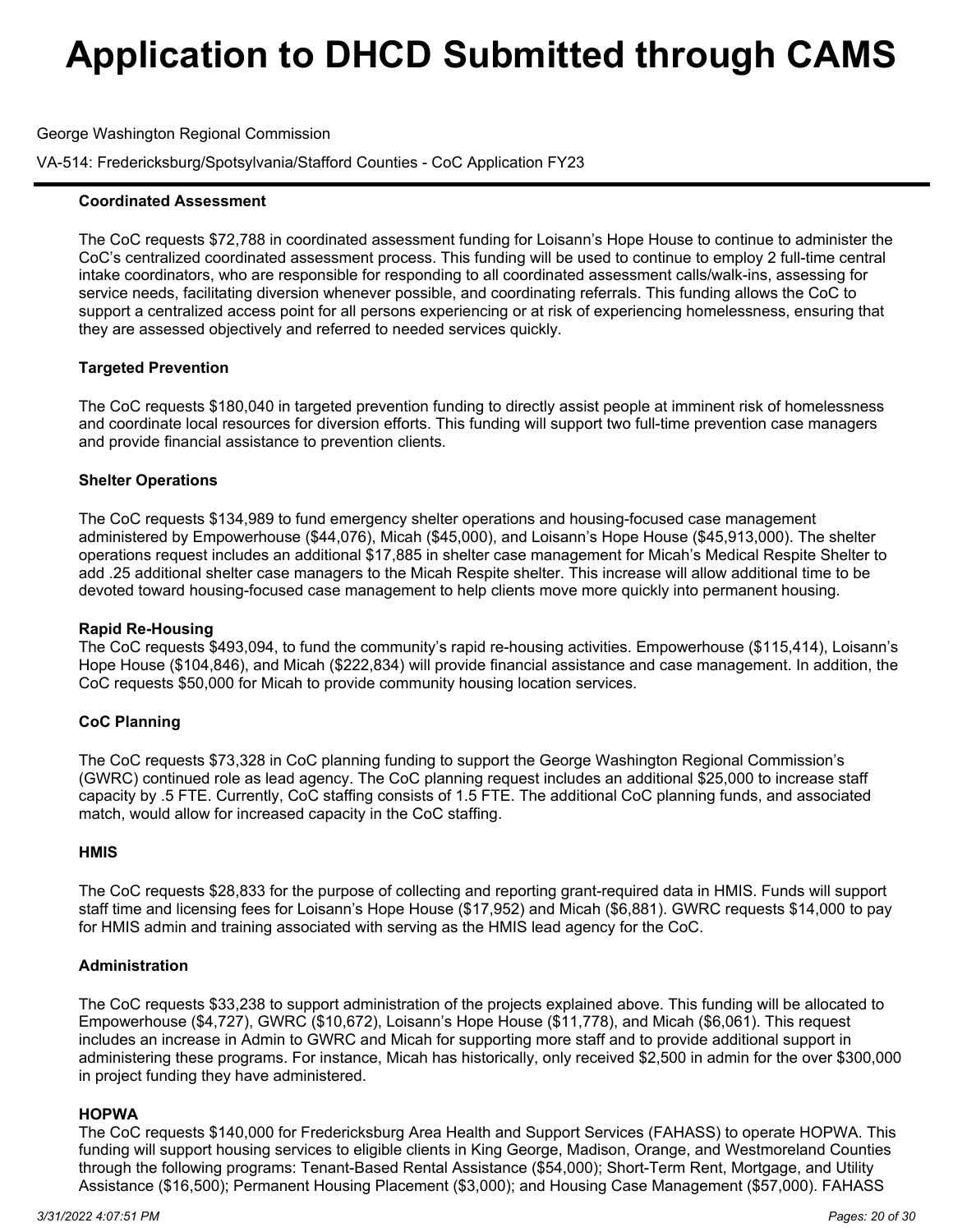George Washington Regional Commission

VA-514: Fredericksburg/Spotsylvania/Stafford Counties - CoC Application FY23

14. Discuss the process to determine service providers included in this application. Provide details on any providers 14. who were not selected to be included in this application, including the reason they were not included.

### **Answer:**

The CoC determined the service providers and funding request for this application through the process outlined in the *FRCoC Funding Policies & Procedures*, which governs the solicitation, review, selection, and ranking of projects for funding through collaborative applications to ensure an objective, transparent, and competitive funding process.

The Funding & Performance Committee, with CoC staff support, developed project application forms and scoring sheets; these documents were approved by the CoC Board at its meeting on February 10, 2022.

Following this approval, CoC staff posted to the CoC website and distributed to the full CoC membership the local NOFA, VHSP application forms, attachment templates, and scoring sheets. In addition, CoC staff hosted an information session on the application process for all interested applicants on February 16, 2022.

Project applications were submitted by March 4, 2022, at noon. CoC staff provided all project applications to the Funding & Performance Committee to review and score individually using Board-approved scoring sheets.

The Funding & Performance Committee met on March 18, 2022, to finalize application scores and rank projects. Committee members compiled scores and comments to complete one final scoring sheet for each application. The Committee then determined whether each project application would be accepted at the full amount, accepted at a reduced amount, or rejected. A total of 21 projects were submitted, of which four project applications were rejected and 16 were accepted at the full request amount and 1 was accepted at a reduced amount (an acceptance rate of 80.9%). Project applications that were accepted were then ranked based on project type, project application score, population group served by the project, levels of unmet need, and other factors. The renewal CoC Planning and Coordinated Assessment projects were placed at the top of the ranking per the guidance in *the FRCoC Funding Policies & Procedures*, as the system relies on these projects to operate.

Each applicant was notified of the Funding & Performance Committee's ranking recommendations and provided the completed scoring sheet for each project application. Notifications also included specific instructions regarding the point of contact and deadline for appeals.

The CoC had 2 project appeals. The Appeals Committee, consisting of 3 members of the CoC Board and 1 non-voting member of the Funding and Performance Committee, met to review the appeals. The Appeals Committee met on March 24, 2022 and voted to have the Funding and Performance Committee reconsider one of the applications. The Funding and Performance Committee met on March 28, 2022 to revise the scoring of the application, but still rejected the application. All projects were notified of the outcome of the appeals committee and the application and ranking was submitted to the CoC Board for final approval. The CoC Board approved the ranking and full HSNH application at its meeting on March 28, 2022. Each applicant was notified of the CoC Board's final approval.

Following the CoC Board's final approval, CoC staff posted to the CoC website and distributed to the full CoC membership the completed collaborative application, project ranking, and project applications for public review.

Once the CoC is notified of the final amount that DHCD will award to the community, the CoC will follow the project application ranking to determine adjustments as needed. Projects will be allocated funding in the order they are ranked until all funding has been allocated. Any funding for which DHCD specifies the category will be allocated only to projects of that category, even if they are ranked below projects that ultimately do not receive funding.

Upon funding allocation, a project applicant can choose to reduce the amount of or eliminate a project for any of the following reasons:

• Other funding has been secured for the project that can replace all or part of the requested VHSP funding *3/31/2022 4:07:51 PM Pages: 21 of 30*

also requests \$9,800 for administration.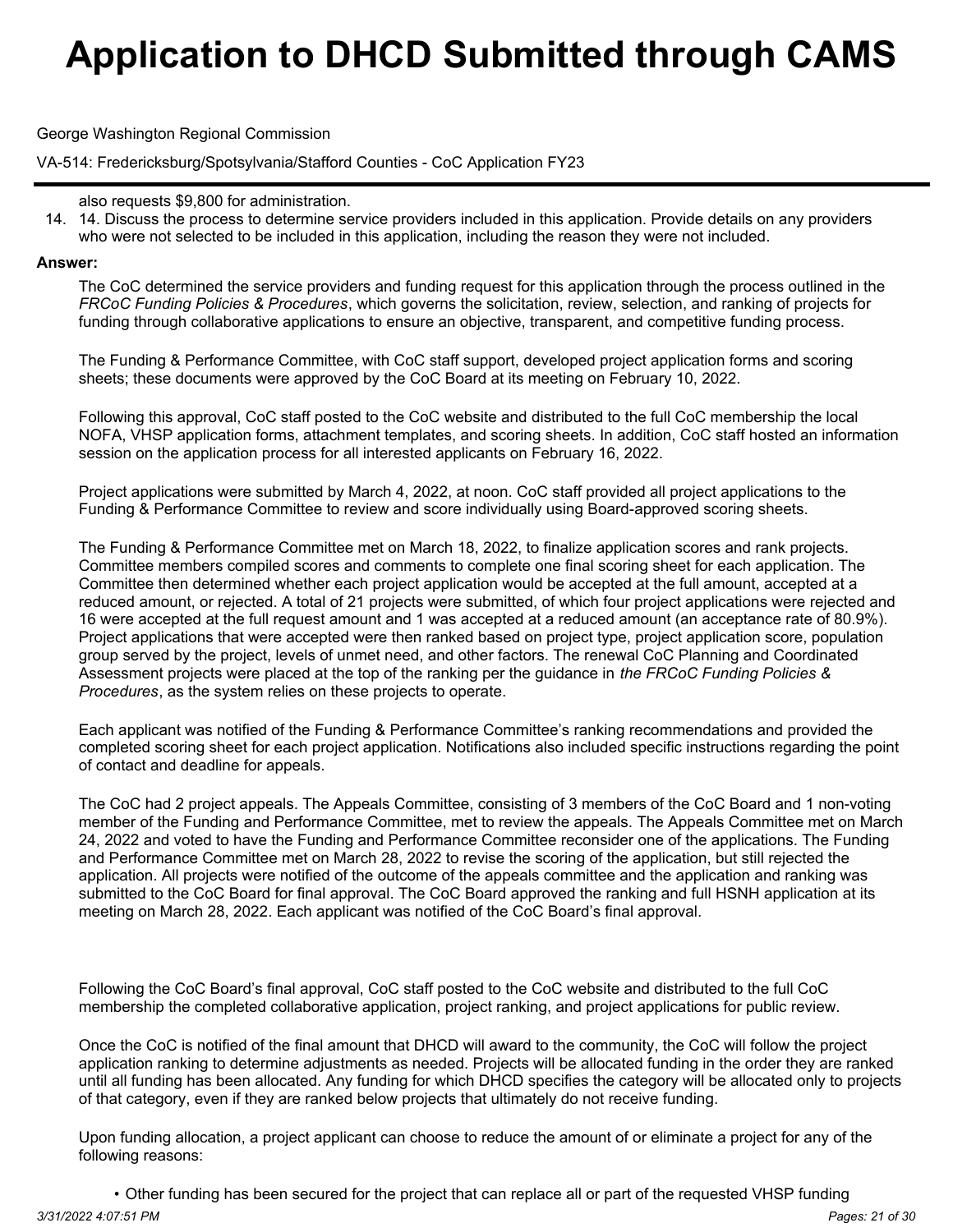George Washington Regional Commission

VA-514: Fredericksburg/Spotsylvania/Stafford Counties - CoC Application FY23

- The project is partially funded and not viable at the partial amount
- The agency is no longer able to carry out the proposed project

If a project is reduced or eliminated, recaptured funding will be allocated to remaining projects in the order they are ranked until all funding has been allocated. Any recaptured funding for which DHCD specifies the category will be allocated only to projects of that category, even if they are ranked below projects that ultimately do not receive funding. If there are no remaining projects of the specified category, the CoC will solicit proposals, in accordance with the Funding Policies & Procedures, for projects in that category. If a CoC planning or coordinated entry project is eliminated and results in insufficient system coverage, the CoC shall solicit proposals, in accordance with the Funding Policies & Procedures, for projects in that category to ensure sufficient system coverage.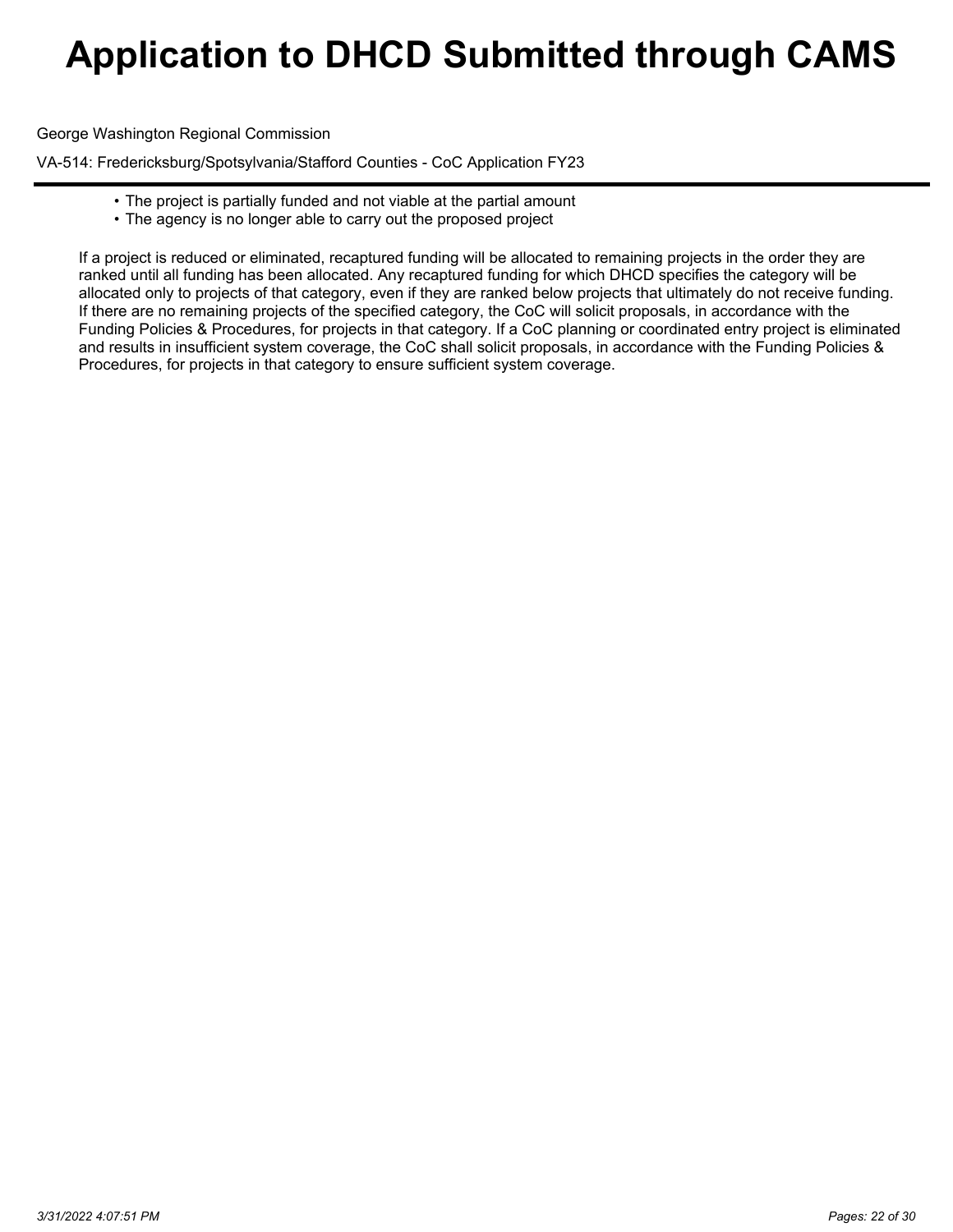### George Washington Regional Commission

VA-514: Fredericksburg/Spotsylvania/Stafford Counties - CoC Application FY23

15. Describe the level of oversight the CoC/LPG has over the implementation of VHSP- and HOPWA-funded project 15. activities by the service providers. Has the CoC/LPG adopted a formal monitoring process to ensure quality of program service provision and adherence to HSNH and program-specific guidelines? How does the CoC/LPG regularly review the expenditure rates of each service provider to ensure grant funds are used in a timely and efficient manner?

#### **Answer:**

The CoC Program Director is responsible for fulfilling all CoC responsibilities as well as providing project and system oversight and technical assistance to homelessness response system providers. The CoC Program Director partners with VHSP grantees and other response system providers to determine improvement needs and monitor service implementation through the CoC's System Planning Committee. The System Planning Committee meets monthly and discusses the functioning of the homelessness response system to determine improvement needs, coordination issues, and service gaps. In addition, the CoC uses the Funding and Performance Committee to complete project monitoring and evaluation and annual gaps analysis. The CoC Program Director uses the information from these groups to provide technical assistance and support as needed.

The CoC has adopted Project Performance Standards to outline the performance priorities of the CoC's system, and programs. These standards were developed by the Funding & Performance Committee with staff support and were drawn from federal, state, and local standards. The Project Performance Standards are used to evaluate all homelessness response system projects and provide technical assistance to guide improvement, regardless of project funding source. The result of this evaluation is used to make decisions on how to best improve system functioning and identify strengths and gaps in services. Overall, the evaluation process guides how the service providers create and implement the homelessness response system in a way that helps to move the needle on preventing and ending homelessness for all populations across the region. Ultimately, the results of the evaluation and monitoring process help to guide funding decisions to ensure that the CoC is funding high-performing projects, addressing gaps in services, and staying competitive for funding.

The CoC Program Director conducts a data quality review on a quarterly basis. At least semi-annually, the CoC Program Director also conducts the baseline measures of the project performance measures to see progress and needs for improvement. The CoC Program Director has read-only access to each grantee's CAMS account, and regularly checks drawdowns for VHSP grantees to ensure that funds are being expended in a timely manner. CoC staff and grantee providers also participate in quarterly calls with the community's Housing Program Manager at DHCD, in which expenditure rates are discussed. For all grant cycles, CoC staff provide drawdown information to the Funding and Performance Committee. This information is used to evaluate the capacity of the grantee to efficiently expend funding if awarded.

In addition, the CoC has leveraged assistance from an AmeriCorps VISTA to assist with the development of a CoClevel monitoring and evaluation plan to formalize a process for CoC monitoring, evaluation, and technical assistance. GWRC is currently hosting an AmeriCorps VISTA through the Virginia Housing Alliance (VHA) AmeriCorps VISTA Program. The current VISTA member, a retiree with extensive experience in research and program evaluation, started in August 2021 and has developed a formal Monitoring and Evaluation Plan for the system and projects. This plan was opened for a 2-week public comment and approved by the CoC Board at their November 9, 2021, meeting.

Throughout the rest of his time with GWRC, the AmeriCorps VISTA will be working to fully implement the CoC's Monitoring and Evaluation Plan by developing tools and methods of analysis, such as periodic data reviews, annual gap analysis surveys, site reviews, and technical assistance plans. He also continues to provide technical assistance to the CoC's homelessness response system partners with implementing new processes that align with generally recognized best practices and expectations of the CoC and state and federal funders.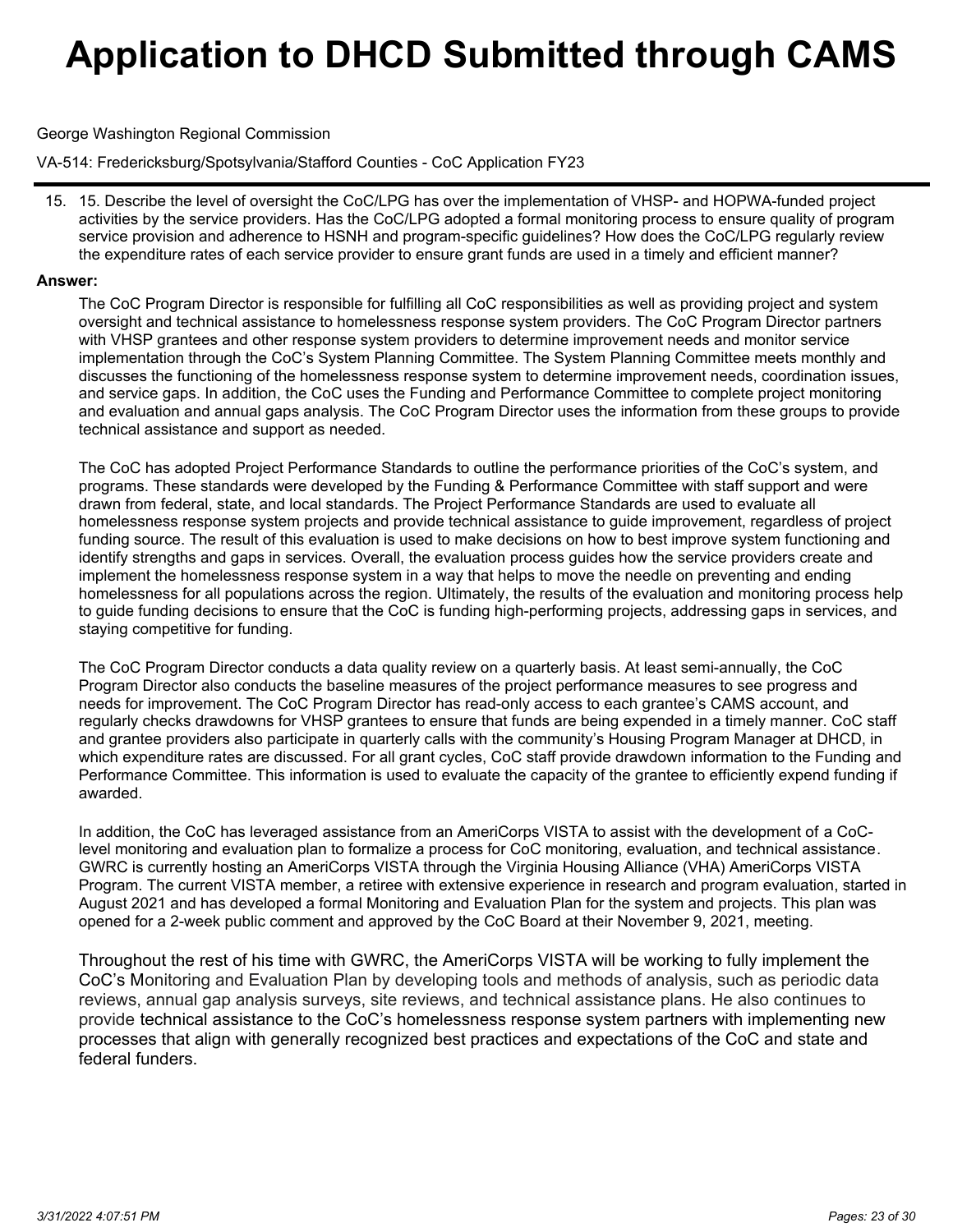George Washington Regional Commission

VA-514: Fredericksburg/Spotsylvania/Stafford Counties - CoC Application FY23

### 16. Part II + III Proposed Grantees (VHSP and HOPWA)

1. For each direct service proposed grantee, describe in detail how the organization implements a Housing First approach. Include specific examples of how the organization implements a Housing First approach such as organizational or programmatic policies, procedures, guidelines, etc.

#### **Answer:**

Empowerhouse's priority for participants is safety. Empowerhouse advocates first assess safety needs of participants and address any dangers that arise because of that assessment. Once safety concerns are addressed and stabilized, advocates begin to work with clients on their housing plans, focusing on exits to safe, permanent housing as quickly as possible. Shelter staff complete housing plans with all participants to identify potential housing options and needed services and resources to obtain and maintain housing. Per Empowerhouse policies, there are no pre-conditions for project enrollment and clients are not required to engage in services to access housing resources. Housing resources are prioritized and targeted to those least likely to self-resolve and most vulnerable. Per Empowerhouse policies, "the goals of Rapid Re-Housing case management are to help households obtain and move into permanent housing, to support households to stabilize in housing, and to connect them to community and mainstream services and supports." However, staff support every participant on a voluntary basis, promoting self-determination and client choice. Clients have the right to refuse any services and are not at risk of losing housing assistance by doing so.

Participants who are eligible for housing under HOPWA funding receive comprehensive assessment of needs and available resources. Fredericksburg Area HIV/AIDS Support Services (FAHASS) programs operate off the premise that housing is a main determinant of medication adherence and other health outcomes. Case managers work with the consumer on budgeting, employment readiness training, and other resources that could improve their situation and engender positive health outcome. FAHASS aims to empower the client to housing and then to self-sufficiency.

Loisann's Hope House implements a Housing First approach by quickly and successfully connecting families experiencing homelessness to permanent housing without preconditions and barriers to entry such as sobriety, treatment, or service participation requirements. Shelter case management is housing- focused, discussing housing goals starting at entry. Loisann's Hope House fosters client choice at every step of the housing process. Housing case managers meet with clients to assist in determining reasonable rent range and the family unit needs for childcare services, schools, transportation, and employment which would assist in maintaining housing once obtained. Housing case managers work with and on behalf of households to meet application and housing requirements, such as obtaining identifying documentation. The Housing Locator and household look at a variety of properties, allowing the client access to self-determination and the right to make decisions that directly impact their housing outcomes. While a housing unit is being identified, the family continues to meet with their Housing Counselor to develop goals and understand the challenges they may encounter after move in. Stabilization plans are person-centered and based on everyone's strengths. Once families are successfully housed housing case managers continue to visit and work with clients at least once a month to ensure stabilization. Clients in the program also gain access to a wrap-around system of care, which heavily focuses on connectivity to community services that ensure long-term stabilization. The resources include warm hand offs to Social Services, the Community Services Board, Virginia Employment Commission, Rappahannock Area Regional Adult Education, and Legal Aid Works. All services are voluntary throughout the housing process and clients refusing services are not at risk of losing assistance.

Policies and procedures for all Micah programs begin with the goal of transitioning people to permanent housing, regardless of their barriers, presumed sustainability, or background. Upon assignment in the community prioritization process, Micah's housing team makes a referral to the housing locator who starts identifying units. While the locator works on finding housing, housing case managers begin housing-focused case management that continues after move in. This process starts with an assessment in eight areas—basic needs, community resources, physical health, mental health, barriers to housing stabilization, income, education, and social support. Based on information gathered from this strength-based, trauma-informed tool, case managers work with clients to identify the top areas that need to be addressed to support successful transition into housing. Housing-focused goals generally include obtaining identification, identifying a path toward income (i.e. employment or disability), setting up public benefits, and addressing identified medical or mental health needs, as prioritized by the client and often most relevant to making a case for disability. The process moves forward regardless of how high the client's barriers, and services are never required to receive assistance.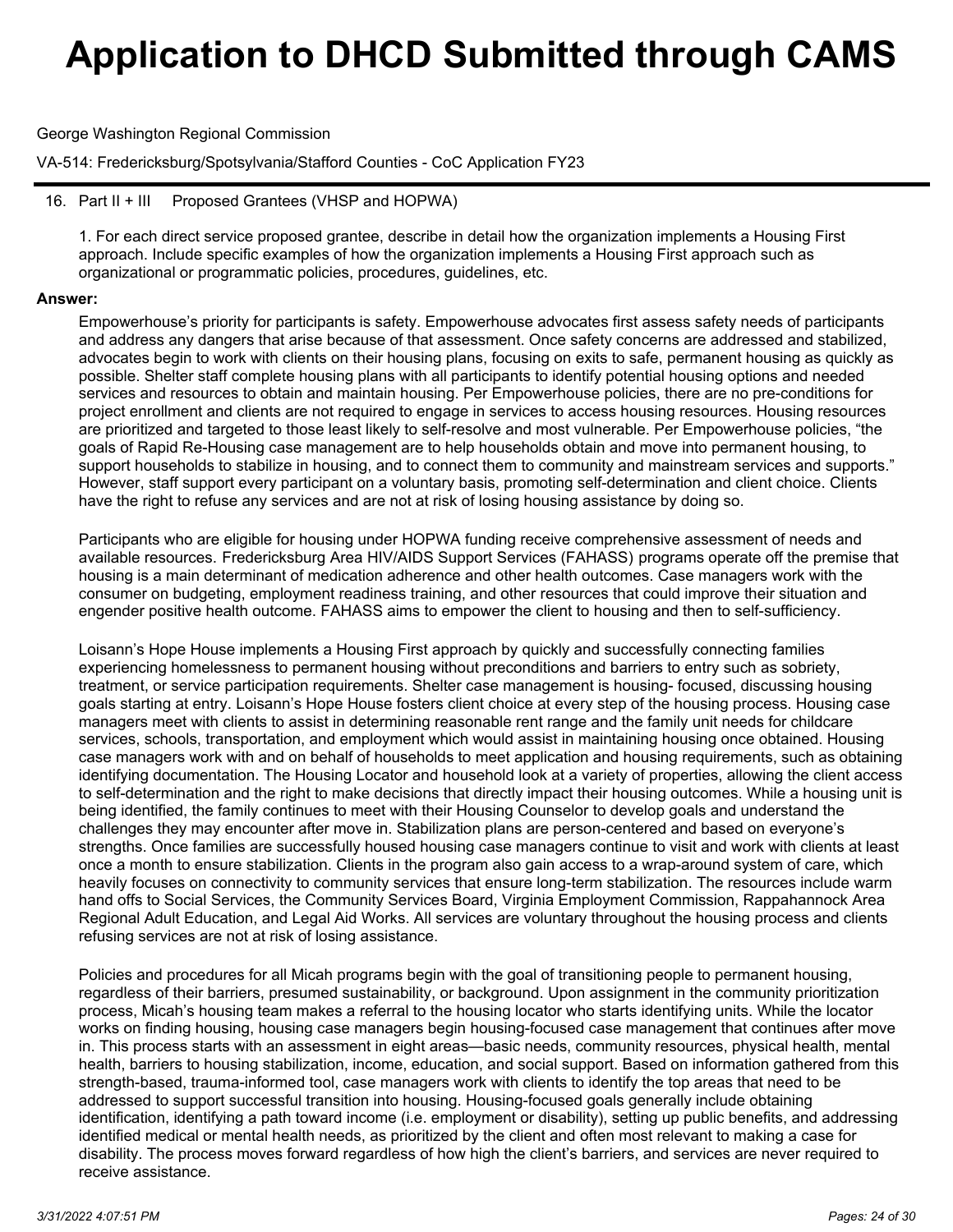### George Washington Regional Commission

VA-514: Fredericksburg/Spotsylvania/Stafford Counties - CoC Application FY23

17. 2. For each direct service proposed grantee, does the organization as a whole or specific program for which funding is requested have any rules or requirements for assistance that could act as a barrier to services (i.e. birth certificate or photo ID, residency requirement, participation requirement)? What is the purpose of the requirement(s) and what efforts does the organization make to assist households in need of services that do not or cannot meet the requirement(s)?

#### **Answer:**

The Empowerhouse emergency shelter has a curfew of 8 PM on weekdays and 11 PM on the weekend. Shelter staff conduct a safety evaluation each night, which includes accounting for all residents and setting an alarm system. As the emergency shelter is in an undisclosed location to protect survivors fleeing abusive partners, this protocol limits foot traffic in the building and allows any concerns of missing residents to be addressed. Individuals who have employment that requires a more flexible schedule, or another unique situation, are granted accommodations by the shelter staff to support individual needs. No other rules or requirements are in place that would be considered a barrier to services.

Currently, Fredericksburg Area HIV/AIDS Support Services (FAHASS) requires that clients are HIV positive and meet HUD eligibility guidelines. The HOPWA case manager troubleshoots any documentation that is missing, and if the client is ineligible, refers them to other possible resources.

All Loisann's Hope House's projects meet the required criteria for a low barrier approach to program entry. There are no rules or requirements for assistance or services.

Micah understands that, in many cases, the services it provides are a last resort. Staff is therefore committed to trying all strategies possible before exiting people from a program. All of Micah's supports are voluntary, and people utilize the resources at varying degrees. Some are successful at sustainability using a minimum number of supports while others are significantly impacted by minimal engagement. While the burden of engagement responsibility is on the case manager, the program participant may eventually face natural consequences if they do not participate in what is offered and have not been able to make progress with their own devices. In the rare case of termination, Micah seeks alternative arrangements that will reset the course and get them back on track toward sustainability. Micah does not maintain a permanent "do not admit" list and often welcomes people to return multiple times; this can mean re-housing people multiple times or bringing them back into shelter, even after a negative exit.

3. For each proposed grantee, does your agency have the capacity to administer the requested funding? Will project 18. activities be ready to begin on July 1? If any portion of the funding request is to pay for a new staff position, how will the agency ensure position is filled in a timely manner?

### **Answer:**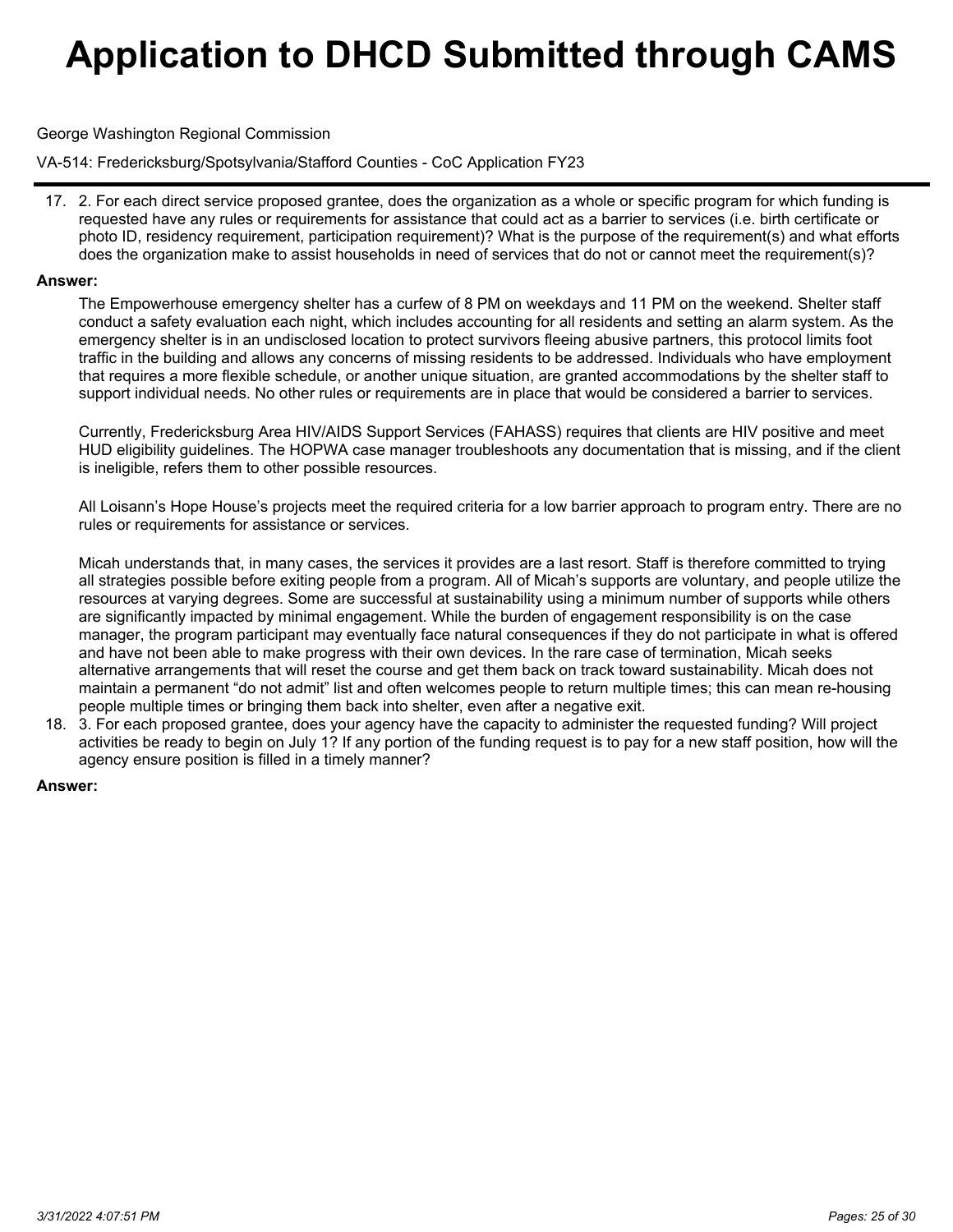George Washington Regional Commission

VA-514: Fredericksburg/Spotsylvania/Stafford Counties - CoC Application FY23

The proposed grantees have several years, and decades combined, experience administering state and federal funding, and all have taken steps to ensure proper cash flow and staff capacity for grant funds. All proposed grantees are currently receiving VHSP/HOPWA funds and administering these programs successfully. All VHSP grantees fully expended their FY21 funding and expect to fully expend FY22 funding by the end of the fiscal year. Some of these grantees have been able to take on additional allocations from other communities in past years as well as this year to assist with overall state spending.

Empowerhouse has been providing confidential domestic violence assistance and shelter since 1978. Empowerhouse is an accredited Virginia domestic violence program and currently manages 7 federal and state grants; Empowerhouse has administered federal grants since 2009 and state homeless services grants since the 1980s. For the past year, Empowerhouse has employed a grants manager to support the work of data collection and reporting requirements. The Executive Director and Assistant Director are charged with financial management and overseeing administration and have done so for over 15 years. Empowerhouse's Board of Directors, comprised of realtors, business owners, lawyers, financial institutions, physicians, developers, marketing specialists, retirees, and others, meets monthly in board and committee meetings to oversee operations and current initiatives. The organization has written financial procedures and internal controls to account for grant funding that support the tracking of program budgets by revenue and expenses. Multiple individuals are involved in the handling of funds to provide a separation of duties across the staff using best practices to minimize or eliminate the possibility of mishandling funds. The organization has not experienced any legal proceedings or suspension of funds for any reasons by any authority. As this grant is a continuation of current VHSP funding, activities will be ready to begin on July 1, 2022.

Fredericksburg Area Health and Support Services (FAHASS) has provided integrated wellness, prevention, and health navigation services since 1993, administered federal funding through HOPWA since 2005, and Ryan White since 1999. FAHASS has experience with Housing and Urban Development requirements and guidelines and maintains compliance. FAHASS' Board of Directors, comprised of local healthcare professionals, educators, and other community members, meets monthly to oversee operations and current initiatives. FAHASS will be hiring additional staff, as they leverage housing funding diversely to support three housing case managers. As this grant is a continuation of current HOPWA funding, activities will be ready to begin on July 1, 2022.

The George Washington Regional Commission (GWRC) has been providing regional planning services to Planning District 16 since 1961. GWRC has been the HMIS Lead Agency since 2008 and the CoC Lead Agency since 2014. GWRC administers several state and federal grants and has administered HUD CoC Program grants since 2008 and VHSP grants since 2014. GWRC maintains consistent drawdowns and does not have any unresolved monitoring or audit findings. GWRC's Board of Commissioners, comprised of elected officials from the five local governments of Planning District 16, meets monthly to oversee operations and current initiatives. As this grant is a continuation of GWRC's current VHSP funding, activities will be ready to begin on July 1, 2022.

Loisann's Hope House (LHH) has been providing shelter to homeless families since 1987. LHH administered HUD CoC grants for transitional housing for 20 years before transitioning into an emergency shelter in October 2016. LHH also has administered state homeless services grants since 1997. The Chief Executive Officer and Chief Operating Officer bring a combined experience of over 30 years in leadership and homeless services. Staff includes an internal financial manager, who oversees the organization's finances. LHH's Board of Directors, comprised of business owners, academics, healthcare professionals, legal experts, and other community members, meets monthly to oversee operations and current initiatives. As this grant is a continuation of current VHSP funding, activities will be ready to begin on July 1, 2022.

Micah Ecumenical Ministries has been supporting people experiencing chronic homelessness and identifying pathways to sustainable housing since 2005. Micah has administered HUD CoC grants for permanent supportive housing since 2011 and state homeless services grants since 2010. Staff includes a fulltime bookkeeper/administrative position who, supported by the Executive Director, oversees the organization's finances. Between these two positions, checks are cut on an at least weekly basis, remittances are submitted for grant reimbursement monthly and quarterly reports are compiled as requested. Financial and risk management policies govern financial practices. Micah's Board of Directors, comprised of representatives from its founding churches, meets monthly to oversee operations and current initiatives. As this grant is a continuation of current VHSP funding, activities will be ready to begin on July 1, 2022.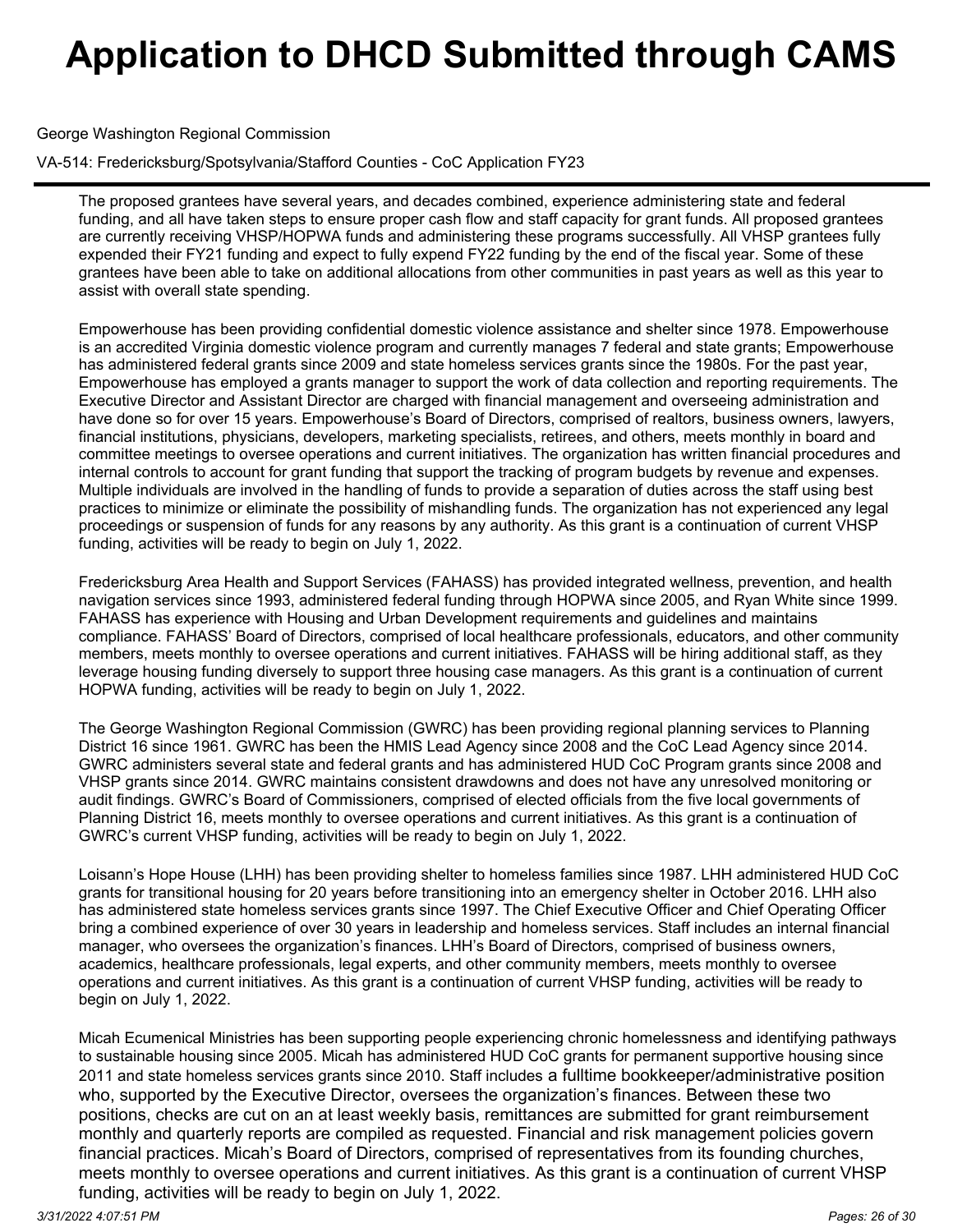George Washington Regional Commission

VA-514: Fredericksburg/Spotsylvania/Stafford Counties - CoC Application FY23

4. For each proposed grantee, discuss the capacity of your organization to implement VHSP or HOPWA-funded 19. activities. Include a list of the applicable certificates of training for direct program staff.

### **Answer:**

The proposed grantees have experience administering VHSP projects, and staff of these programs have gained skills through both experience and training that allow them to successfully support the clients of these programs. In addition to the training, certifications, and education listed below, the CoC provides regular training opportunities through the CoC Case Management Learning Series. This series provides community case managers with training on various topics impacting homelessness to ensure that case managers throughout the homelessness response system stay up to date on best practices and case management skills. Topics of the learning series have included opioid addition, supporting persons with mental health, working with youth, Medicaid expansion, trauma-informed care, domestic violence, and sexual assault.

Empowerhouse staff members are required to complete 40-hour DV training and 20-hour continuing education training each year. Empowerhouse staff training covers human trafficking, drug training, crisis de-escalation, children resiliency, LGBTQ+ training with the Virginia Anti Violence Project, Trauma Informed Services, Mental Health First Aid, CPR/First Aid, and SPDAT Case Management. The Shelter Director also works as an Action Alliance trainer on domestic violence and crisis intervention. Multiple staff members are also bilingual.

Fredericksburg Area HIV/AIDS Support Services' (FAHASS') Housing Case Managers have various training and certificates. The case managers actively participate in the HUD Exchange online training courses such as Financial Management 101 and HOPWA Reporting. Two case managers will work under HOPWA-NVRC and one case manager will work under RWB-Innovative Housing Assistance Program. HOPWA funding through DHCD supports half of one case manager and supports the remaining costs of the other case managers.

The George Washington Regional Commission's (GWRC's) CoC Planning project is staffed by 1.5 FTE. The CoC Program Director has 4 years of experience in direct service and Master's in Social Work Administration, Planning, and Policy Practice from Virginia Commonwealth University. She has also completed the 20-hour Excellence in Leadership course through the Corporation for Supportive Housing (CSH) and the 40-hour domestic violence training through Empowerhouse. The Program Coordinator has a Bachelor of Arts in Sociology and previous experience working as the CoC AmeriCorps VISTA and a Housing Case Manager. The Program Coordinator has received the 40-hour domestic violence training through Empowerhouse.

With over 20 years of collective experience and secondary degrees in the human services field, the Loisann's Hope House team is trained to provide home-based, housing-focused case management. All staff have been trained in best practice techniques such as trauma-informed care and motivational interviewing. The Loisann's Hope House team stays current on relevant research, theory, and best practices by requiring all staff to earn a minimum of 16 continuing education hours each year.

Micah Ecumenical Ministries supports a full-time staff of 15 and part-time staff of 4. The housing team includes a working supervisor, two full-time rapid re-housing case managers, two supportive housing case managers, and a community housing locator. Qualifications for the team include psychology, social work, and sociology degrees; the supervisor is also a registered nurse. All medical respite staff are qualified mental health professionals, as certified by the Virginia Department of Behavioral Health and Developmental Services, and are certified in CPR/First Aid, Therapeutic Options, Mental Health First Aid, Human Rights, and Medication Management. Recently all Micah case management staff were SOAR certified. In addition, one case manager is currently pursuing a substance abuse counselor certificate.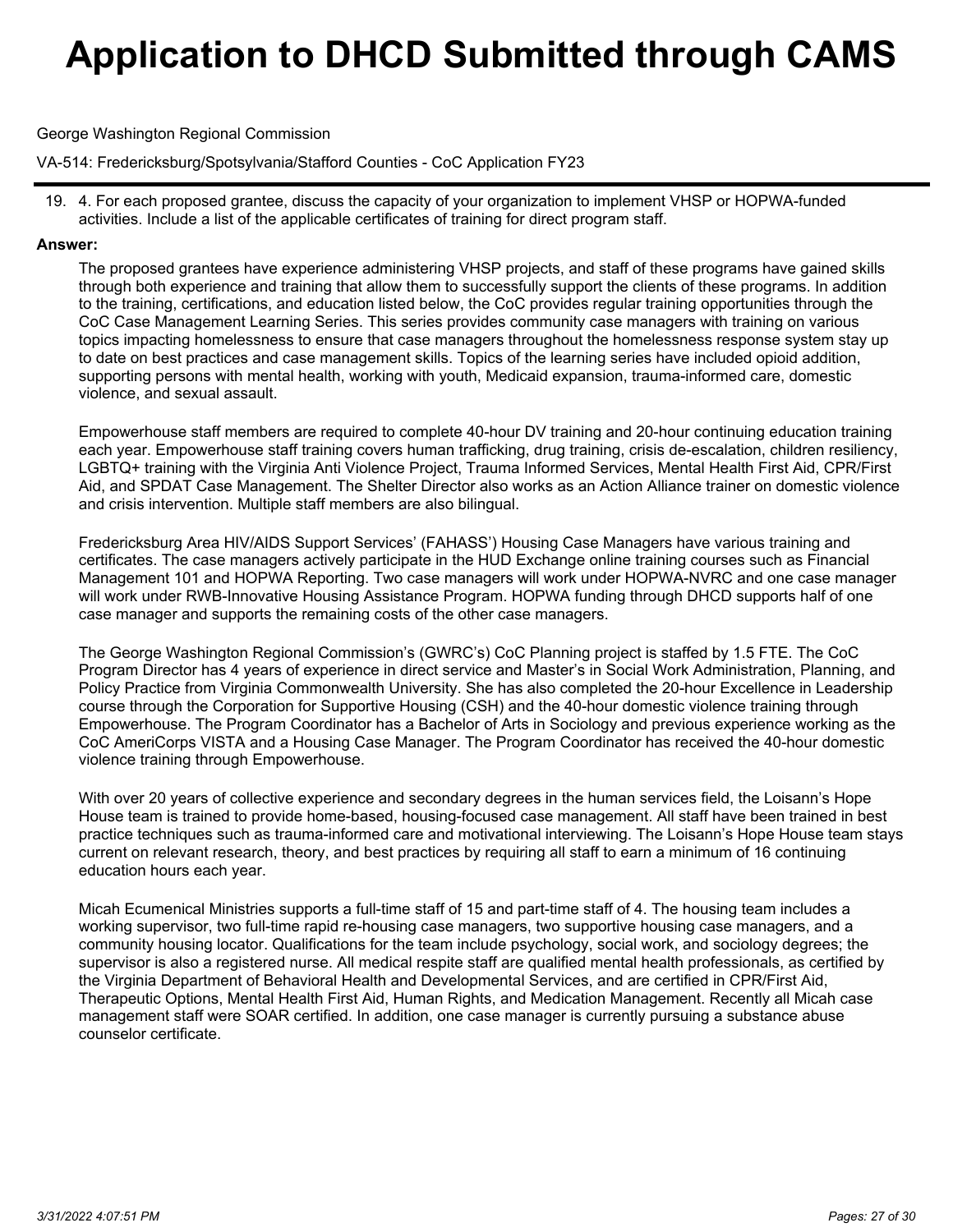George Washington Regional Commission

VA-514: Fredericksburg/Spotsylvania/Stafford Counties - CoC Application FY23

5. Proposed HOPWA-providers only, what safeguards and provisions are in place to protect clients' HIV/AIDS statuses 20. from landlords and other third parties.

### **Answer:**

Protection of client confidentiality is a major concern for persons living with HIV/AIDS, who may face discrimination, harassment, or victimization should their diagnosis become known. Fear of unauthorized or inadvertent disclosure often prevents individuals living with HIV from accessing HIV-related information and services. Therefore, FAHASS, the community's only HOPWA provider has put the following protections in place.

FAHASS, formerly Fredericksburg Area HIV/AIDS Support Services, has changed its name to Fredericksburg Area Health and Supportive Services, removing HIV/AIDS from its name, effectively removing stigma and particular HIPAA concerns that may be caused from the organization name alone. However, FAHASS continues to be known in the community as the HIV/AIDS serving provider. Therefore, FAHASS continues to use a separate entity with a separate name (Fredericksburg Area Housing Assistance Program) on all checks and other documents used to support clients. This ensures that all information coming from FAHASS does not unintentionally link clients to FAHASS and disclose their HIV/AIDS status.

Ensuring all staff understand confidentiality policies and procedures is an integral part of making sure that appropriate safeguards are in place to protect client's HIV/AIDS status. Staff receive regular training on confidentiality and are required to sign confidentiality agreements. Notices about the importance of maintaining confidentiality are posted throughout the office to remind staff of its critical importance. FAHASS complies with all HIPAA laws, regulations, and grantee guidelines, and does not use client names that can be linked to Personal Health Information (PHI). This removes the possibility of any inadvertent disclosure of the client's HIV status and any possible HIPAA violations.

21. 6. Proposed HOWPA-providers only, detail the other funding sources the agency has access to for housing individuals with HIV/AIDS and which community services are leveraged for HOPWA project participants.

### **Answer:**

HOPWA funds provided by DHCD assists in covering King George, Westmoreland, Essex, Richmond County, Northumberland, King and Queen, Madison, Rappahannock, Orange, and Caroline. FAHASS also receives housing funding from four additional sources:

- $\bullet$  Housing Opportunities for Persons with AIDS NVRC. This is a grant administered by the Northern Virginia Regional Commission that helps cover Stafford, Fauquier, Culpeper, Spotsylvania, and the City of Fredericksburg.
- City of Fredericksburg Community Development Block Grant. This is a small CDBG grant that is used to assist •clients in the 22401-zip code only.
- Ryan White Part B Innovative Housing Assistance Program (I-HAP). This grant covers the entire planning district and is available to Ryan White eligible clients for Limited Term Housing with Comprehensive Support (LTHCS) and Limited Term Utility Assistance (LTUA) in addition to Referral Services through Housing Case Managers.
- $\bullet$  Ryan White Part B, Virginia Department of Health Emergency Financial Assistance is a 1-time per year assistance for Ryan White eligible clients and has a 7-day limit.
- 22. 7. For fiscal agents and service coordinators only: Detail the sub-contracted agencies that will be administering the VHSP- or HOPWA-funded activity(s). Include a discussion of their capacity to carry out the project in adherence with HSNH and program-specific guidelines. How will your agency monitor the funded activities provided by the subcontracted agencies?

### **Answer:**

Not Applicable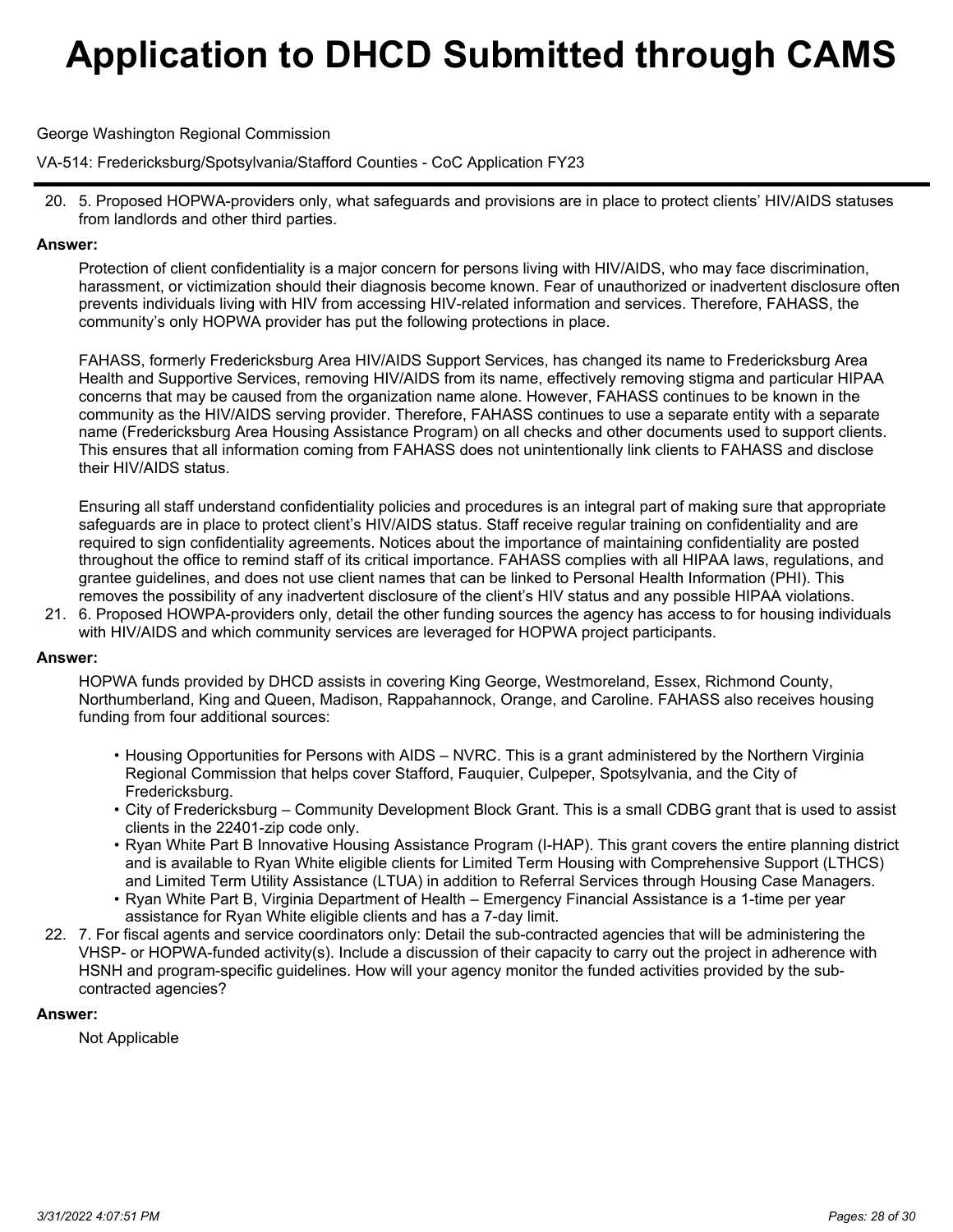George Washington Regional Commission

VA-514: Fredericksburg/Spotsylvania/Stafford Counties - CoC Application FY23

### 23. Proposed Grantees (HTF - HRG BONUS)

HTF-HRG will be awarded to eligible RRH and PSH projects as a bonus based on this application for funding. Projects will be selected based on the CoC/LPG's need for funding and performance. In the narrative section below, detail each eligible proposed projects using the following format: Organization Name, Project Type (RRH or PSH), Funding Request (total amount), Total number of households to be served, Brief description of proposed project including proposed activities.

### **Answer:**

### **Micah Ecumenical Ministries (RRH): \$118,450**

### **Number of Households to be Served:** 10 households

Micah Ecumenical Ministries requests renewal funding to maintain an expansion of rapid re-housing activities for older adults in the Fredericksburg region. The project will allocate \$50,000 for a part-time Housing Stabilization Navigator (aka case manager) to focus on older adult homeless, plus \$25,000 rent and financial assistance associated with the approximately 10 households who would be housed by the project. It would also assign \$40,000 for .75 FTE housing location staff time. Another \$3,450 is requested for administration.

### **Micah Ecumenical Ministries (PSH): \$380,070**

### **Number of Households to be Served: 10 Households**

Micah Ecumenical Ministries requests renewal funding of \$380,070 to support its permanent supportive housing program, which was expanded under previous applications. The project would allocate renewal funding of \$219,000 to leasing and utility assistance towards those housed under the program. It would also fund \$150,000 toward three staff positions: two Housing Stabilization Navigator (aka case manager) positions that work exclusively with people receiving permanent supportive housing in units funded by this project, HUD, or in units owned directly by Micah. The third staff position funded is a SOAR Case Manager Assistant, dedicated to helping those in permanent supportive units increase their access to benefits. The balance of the request, \$11,070, would be for administration.

## **Attachments:**

CoC/LPG Level Policies and Procedures/Services Standards

1CoCLevelPoliciesandStandards3302022110843.pdf

CoC/LPG Governance Charter/By-Laws

2FRCoCBylawsFINAL2201123302022110913.pdf

CoC/LPG HMIS Policies and Procedures

3HCISPoliciesandProcedures2009023302022110932.pdf

Job Description (case managers and housing locator positions)

4AllJobDescriptions3302022111046.pdf